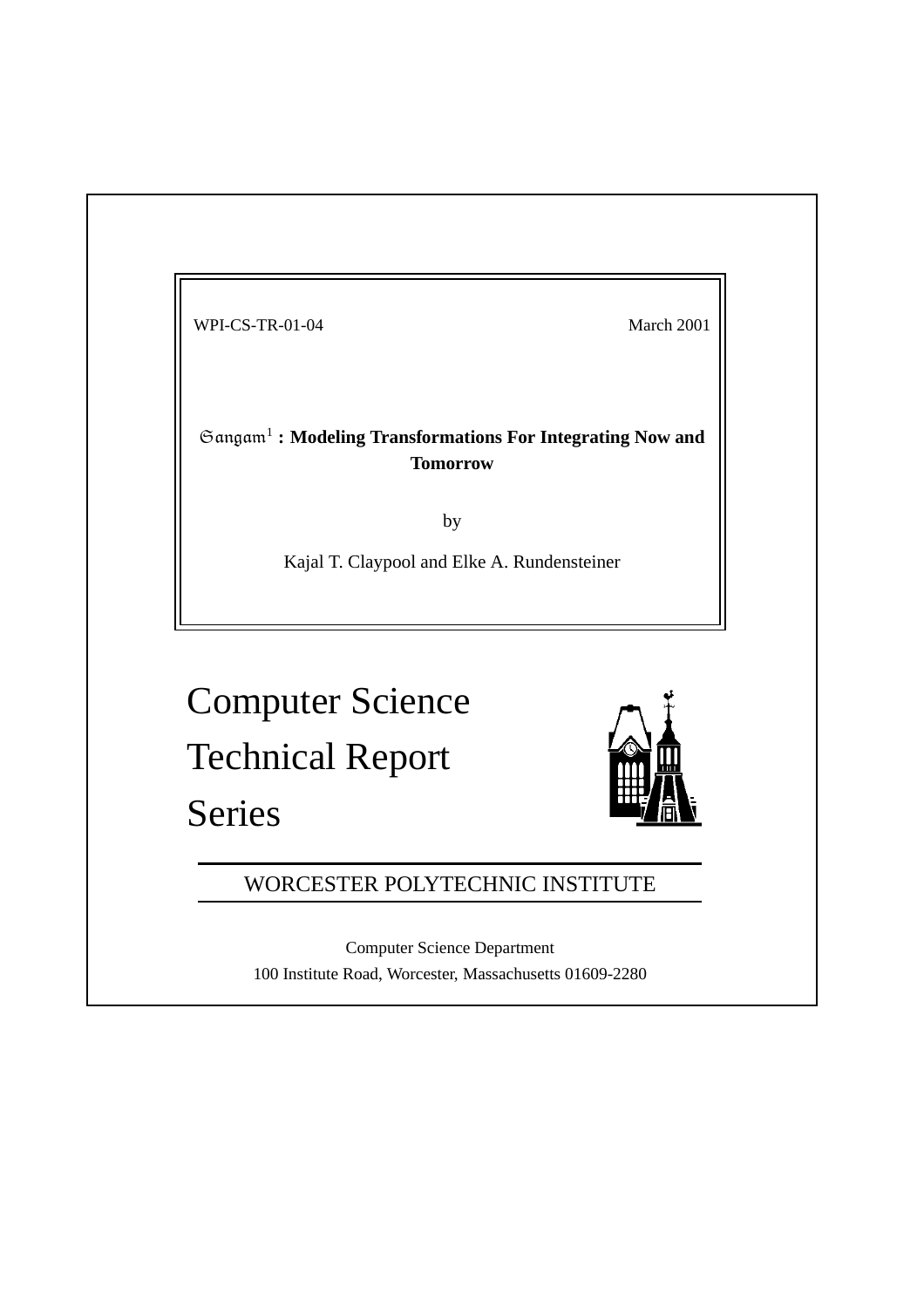# **: Modeling Transformations For Integrating Now and Tomorrow**

Kajal T. Claypool and Elke A. Rundensteiner

Department of Computer Science Worcester Polytechnic Institute kajal rundenst @cs.wpi.edu Worcester, MA 01609–2280

#### **Abstract**

Today many application engineers struggle to not only publish their relational, object or ascii file data on the Web but to also integrate information from diverse sources, often inventing and reinventing a suite of hard-wired integration tools. A model management system that supports the specification and manipulation of not only data models and schemata, but also mappings between the different models in a generic manner has the promise of solving these issues. However, support for modeling and managing such mappings as objects remains an unsolved challenge. In our work, we propose a powerful middleware tool that successfully tackles this challenge. For this, we propose a graph-theoretic framework that allows users to explicitly model mappings between different data models as well as re-structuring within one data model. Our map metamodel is based on a set of re-usable mapping constructs that can in principle be applied on any data model described in our framework. In our work, we have tested these operators for XML and relational model mappings. Using the description of maps at the model level, mappings between specific application schemas and transformations of associated application data can be automated by our framework. Our framework guarantees the correctness of the map, of the generated transformation code, of the output data model, and of the generated application schemas, based on the correctness criteria for the map metamodel. In this paper, we also introduce the model management system Gangam that we are developing to realize our proposed map modeling theory. With Gangam we show not only the feasibility of our approach but also demonstrate the re-usability and the ease of end-to-end development of modeling strategies. To further illustrate our ideas, we present a walk-through example of mapping an application DTD to a relational application schema using  $\Im$  and  $\mathbf a$  .

**Keywords:** Metamodel, Model Management, Integration, Schema Transformation, XML Mapping

# **1 Introduction**

**The Problem of Integration.** Networked environments like the Internet have catalyzed a phenomenal growth in the publication of data bringing with it an increasing need to share and integrate information. Alas, the format of data to be integrated varies from company to company and sometimes from person to person. To accomplish tasks such as data sharing, exchange, and integration, we may need to map an XML schema to a relational schema to drive transformation of XML elements into relational data or map an XML schema

 $\dagger$ Gangam (Sangam) is a Hindi word meaning Junction.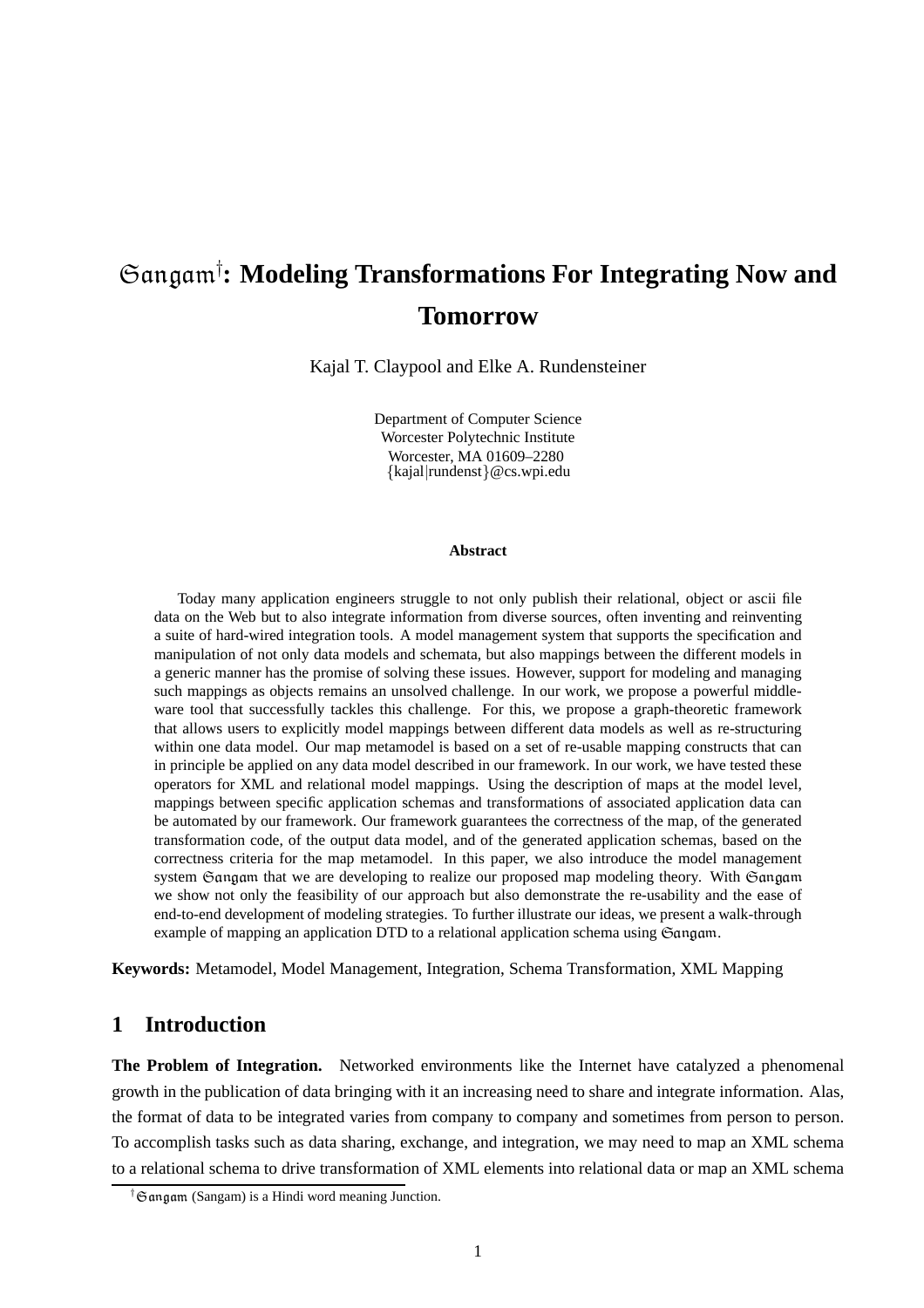of one application to that of another. Data sources may need to be mapped into data warehouse tables, or a query posed against a high-level semantic model may need to be mapped into an equivalent query posed against a logical database schema  $[HMN^+99]$ .

Today with new data formats continuously emerging, research and industry likewise have had to visit and re-visit the issues of integration. And in the era of electronic information exchange, as current technology turns into legacy systems at an ever increasing pace, this data model impedance presents an increasingly critical challenge. To combat this recurring problem, researchers [BR00, AT96, GL98] have looked at model management as a possible solution. For over a decade, researchers have modeled data models and application schemas to facilitate the translation process between different models. The translation between the models, however, was and is restricted to hard-wired code interspersed with generic rules to allow for some flexibility [MR83, AT96, BR00, PR95]. Moreover, these systems are not designed to be extensible. Hence, the addition of a new data model typically requires integration engineers to write from scratch, the translation of the new model to all other data models as well as the re-structuring within the same data model. The only re-use here is perhaps that of a user's knowledge and experience.

**Modeling Maps.** The key thrust of our work now lies in the *modeling of maps* in a model management system. Our goal is to alleviate the necessity of writing hard-wired translation code and to reach a new era of tackling future legacy system integrations for now and tomorrow. We do so by using a graph-theoretic framework [AT96] to model not only the data models, but to now also explicitly model the maps between the data models and between the application schemas. For this, we provide a generic set of map metaconstructs to describe (1) transformation of one data model to another - for example, map a relation in the relational model to an element or sub-element in the XML model; (2) re-structuring within the same data model for example, combine two elements in a DTD to produce a new merged element in an output DTD; (3) restructuring across schema-data boundaries - for example, map an attribute in the input to a relation in the output. We guarantee the correctness of these mappings, i.e., we can establish the correctness of the output data model (or output application schema) when given a "correct" input data model (or application schema). In this paper, we limit our discussions to translation to and from the relational model and the XML model (DTD) and re-structuring within these models. However, mapping between other models can be done in a similar manner.

To show the feasibility of our approach, we present  $\mathfrak{S}$  angam our prototype system [CRZS01]. To the best of our knowledge, this is the first model management system that models and manages mappings and treats them as first-class objects. We illustrate the ease with which a user can not only map an application DTD to an relational schema using  $\mathfrak{S}$  angam but also have the system generate the corresponding code for the data transformation.

#### **Advantages of Our Approach.**

• Automatic Generation - Gangam offers declarative support for handling transformation strategies from one data model to another. These strategies are declared once at the model level by a system administrator. A key advantage of  $G$  angam lies in the fact that mapping between application schemas and the subsequent mapping between the application data can be almost completely automated, thereby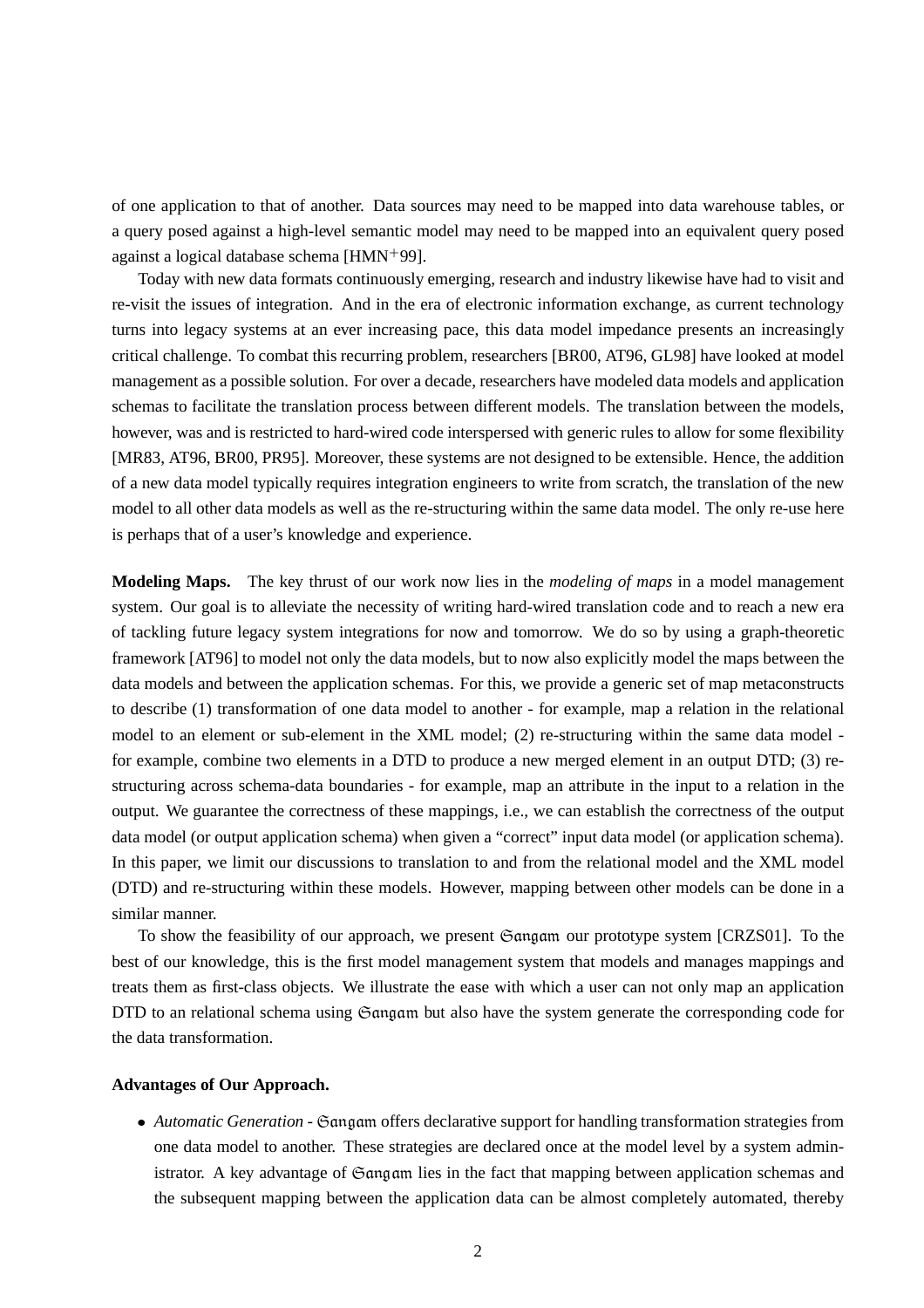increasing user productivity.

- 9 *Correctness* Based on our theoretical framework, we can guarantee the correctness of the mapping strategies, the mapping code that is generated to transform one application schema to another, as well as the transformation of the application data. Correctness here is based on the conformation to the output data model.
- 9 *Plug-n-Play* An integration engineer can edit and customize a map, for example, by plugging in a new function to combine two attributes together in a domain-specific manner. The system would still guarantee the correctness of the output as stated above.
- 9 *Extensibility* As new, perhaps more optimized, mapping strategies are discovered between existing data models, they can be added in Gangam with relatively little effort (by composing new map models), when compared to writing a transformation program from scratch.
- 9 *Map Evaluation* In contrast to often ad-hoc translation code, our graph-theoretic representation of maps provides a solid basis for reasoning about maps, such as their capacity, their similarity or their performance. This allows us to evaluate different mappings and select the right mapping for a given task.
- 9 *Generic Map Operators* A generic powerful set of operators [BR00] can now be defined for maps, allowing easier maintainability and powerful management of maps compared to working directly with translation programs. This set would include, for example, operators to copy portions of a map, to compose more complex maps, and to propagate schema changes on either the input or the output application schemas.

**Overview.** In Section 2, we present our four-tier map modeling architecture. Section 3 reviews background on modeling of data models. Section 4 gives formal descriptions of our map metaconstructs and Section 5 describes how these metaconstructs can be put together to form maps between data models and application schemas. In Section 6, we walk-through a XML to relational model example to show the feasibility and realization of our theoretical framework via Gangam our prototype system. Section 7 presents some related work and we conclude in Section 8.

# **2 A Four Layer Architecture for Map Modeling**

UML has introduced a four-tier UML Metamodel architecture [Boo94] for modeling of data models. We now put forth our novel extension of the architecture to also enable modeling of maps between data models and application schemas.

**Modeling Data Models and Application Schemas.** While our work focuses on *modeling the mappings* between data models and application schemas, declaratively describing the latter is a necessity as these are the inputs and outputs of our maps. Following the four layer UML Metamodel architecture [Boo94], the data models, application schemas and data are represented in a four-tier architecture depicted in Figure 1. The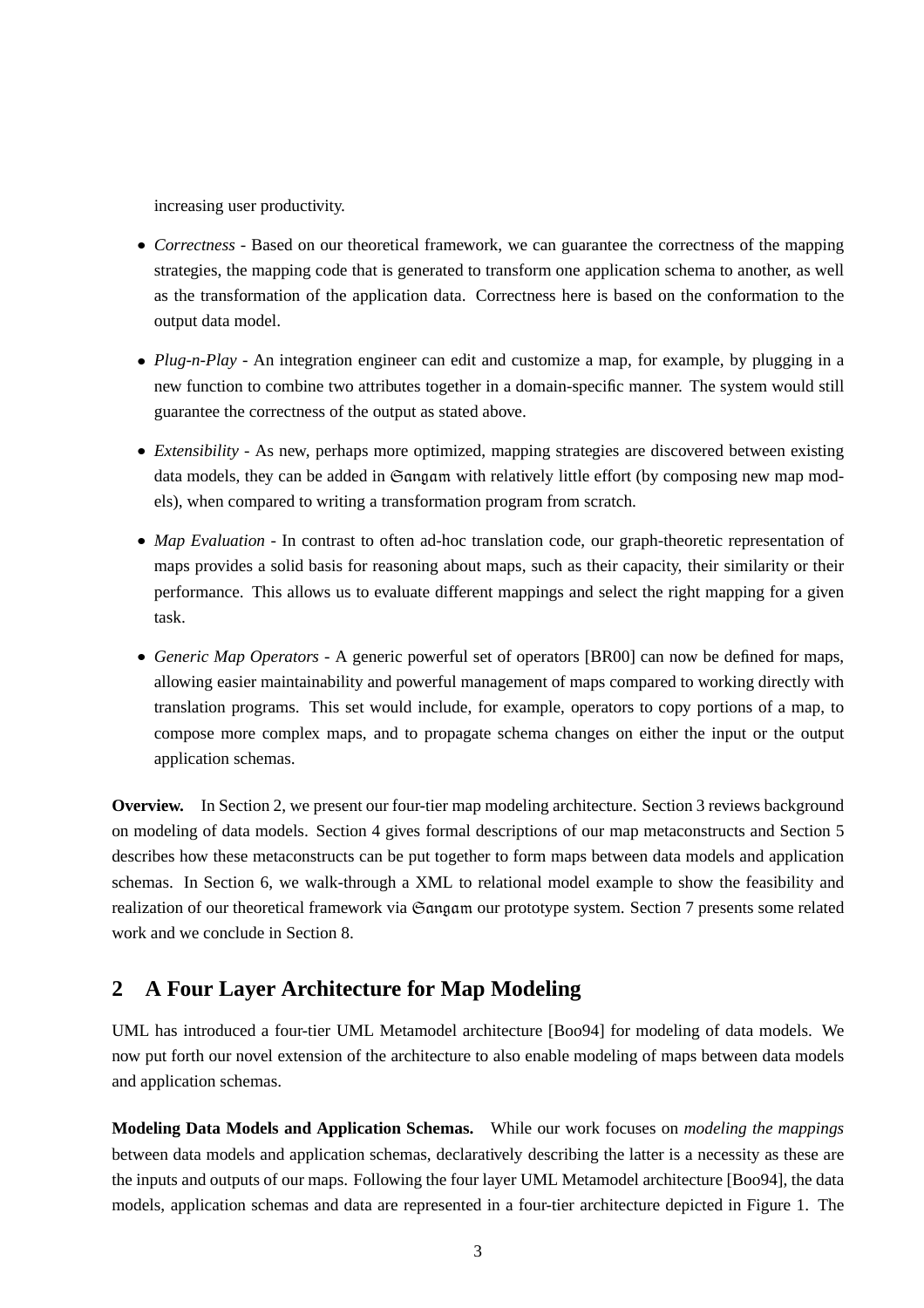metamodel layer describes the metaconstructs that are used in the model layer to define the data models. The data models in turn define the structure of an application schema in the application layer. The application data resides in the bottom layer, and its structure is defined by the corresponding application schema in the application layer above. Figure 2 (a) represents a DTD model in the data model layer; Figure 2 (b) represents an application DTD (conforming to the DTD model) in the application layer. A detailed description of these appears in Section 3.



Figure 1: The Four Tier Architecture for Modeling Data Models and Application





**Modeling Model Maps and Application Maps.** We propose a novel extension to the familiar four tier architecture to now also model maps as shown in Figure 3. The map metaconstructs given in the top layer define the building blocks required for modeling maps. A map model composed of these map metaconstructs describes the translation of a given input data model to an output data model in the map model layer. For example, we can define a map model for translating the constructs of the XML (DTD) model (e.g., element) to constructs in the relational data model (e.g., relation or attribute).

In the application map layer, application maps conforming to the map model structure translate an input application schema to an output application schema as depicted in Figure 4. For example, an application map conforming to a given map model may map the element Accommodation to a relation ACCOMMODATION, or it may map the element Name to an attribute name in the relation ACCOMMODATION.

In the bottom layer, data maps describe the translation of the input application data to the output application data. This data transformation is guided by the information stored in the application map. Thus, for example, the values for element Accommodation for all XML documents conforming to the Hotel application DTD are translated to rows in the ACCOMMODATION relation; and the values for element Name are mapped to a value in a column of the relation ACCOMMODATION.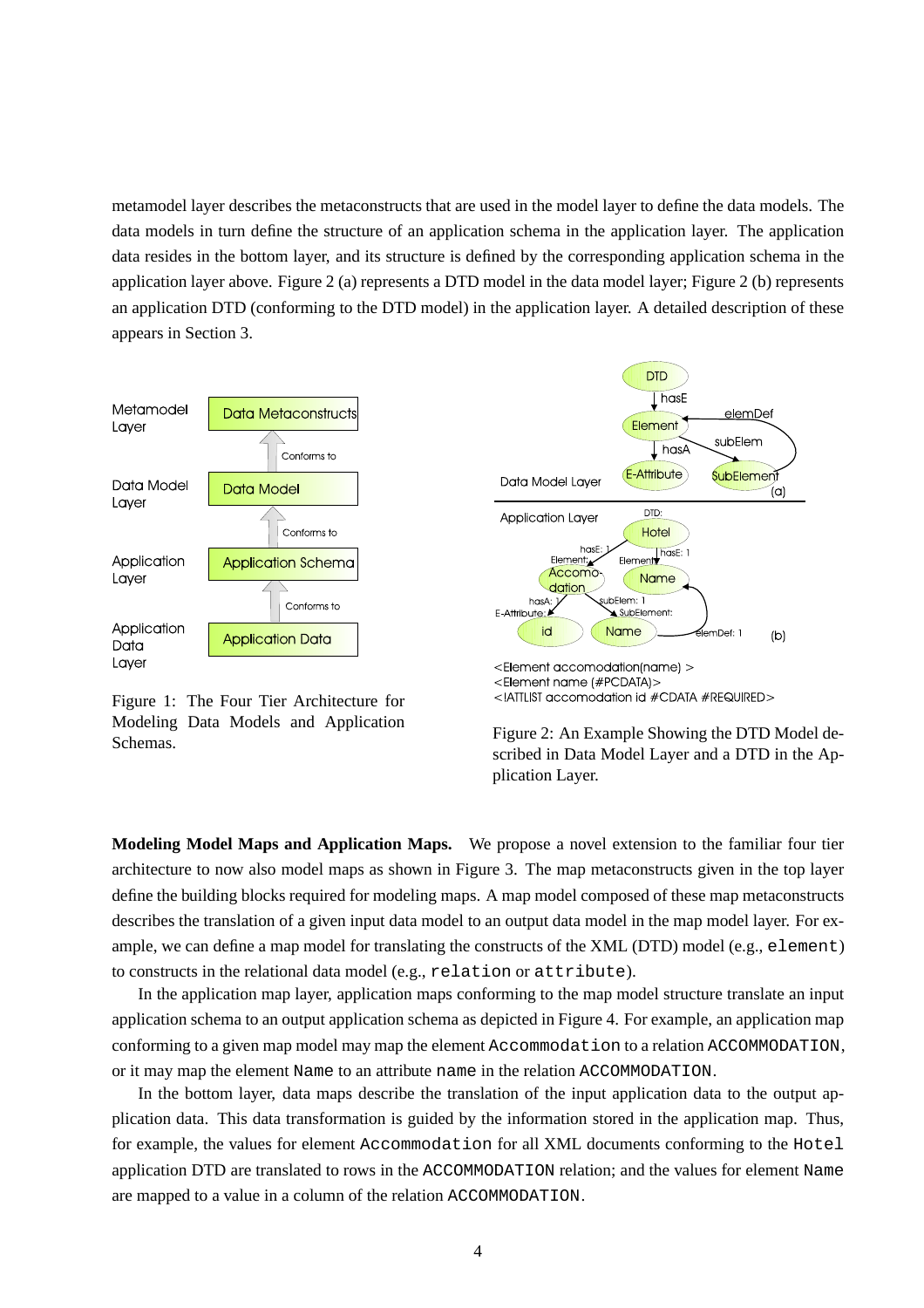

Figure 3: Our Proposed Four Tier Architecture for Modeling Map Models and Application Maps between Application Schemas.



Figure 4: The Interaction between the Four-Tier Architecture for Data Models (Figure 1 and the Four-Tier Architecture for Map Modeling (Figure 3).

## **3 Background - Modeling Data Models and Application Schemas**

In this section we briefly review the metamodel we use to express data models in the model layer and application schemas in the application layer. We utilize a subset of the graph-theoretic formalism as presented by Atzeni et al. [AT96]. Our metamodel is based on a fixed set of metaconstructs that are either nodes or edges. There are two node metaconstructs N, namely *complex* ( $\square$ ) and *atomic* ( $\square$ ) node types. Complex nodes have a set of outgoing edges while atomic nodes have no outgoing edges. There are two edge metaconstructs  $\mathcal{E}$ , namely *containment* ( $\rightarrow$ ) and *property* ( $\rightarrow$ ) edges. A containment edge exists between two complex nodes while a property edge stems from a complex node and ends on an atomic node.

Throughout  $n \in \mathcal{N}$  refers to a node and  $e \in \mathcal{E}$  refers to an edge. The notation  $e:\langle n_1,n_2\rangle$  refers to the two end-points of an edge. Here the edge e stems from  $n_1$  and ends on  $n_2$ . Given edges  $e_1$ : $\langle n_1, n_2 \rangle$  and  $e_2$ : $\langle n_2, n_3 \rangle$ , we denote the path from  $n_1$  to  $n_3$  by the path expression  $n_1$ .e<sub>1</sub>.n<sub>2</sub>.e<sub>2</sub>.n<sub>3</sub>.

**Patterns and Structures.** As in [AT96], two main notions are utilized to describe data models as well as application schemas. A *structure* is a directed acyclic graph whose nodes and edges are metaconstructs of our metamodel. A *pattern* is a rooted tree whose nodes and edges are metaconstructs of the metamodel and whose edges have *quantifiers* as labels. A quantifier given as a pair of integers [x:y], with  $0 \le x \le y \le \infty$ , specifies the minimum and maximum times an edge with the same label can appear in a structure.

**Definition 1 (Structure)** A structure is a triple  $S = (G, \mu, \epsilon)$  where  $G = (N, E)$  is a directed acyclic graph and  $\mu$  and  $\epsilon$  are typing functions:  $\mu: \mathbb{N} \to \mathcal{N}$  and  $\epsilon: \mathbb{E} \to \mathcal{E}$ .

Trees within the structure S composed of all the nodes and the edges reachable from the outer nodes<sup>1</sup> of S are referred to as *components* of S. One structure  $S_1 = ((N_1, E_1), \mu_1, \epsilon_1)$  is mapped to another structure  $S_2 = ((N_2, E_2), \mu_2, \epsilon_2)$  by a pair of functions  $\theta: N_1 \rightarrow N_2$  and  $\phi: E_1 \rightarrow E_2$ . Two structures are *isomorphic* if

<sup>&</sup>lt;sup>1</sup>We use the term outer nodes to refer to nodes that have no edges incident on them.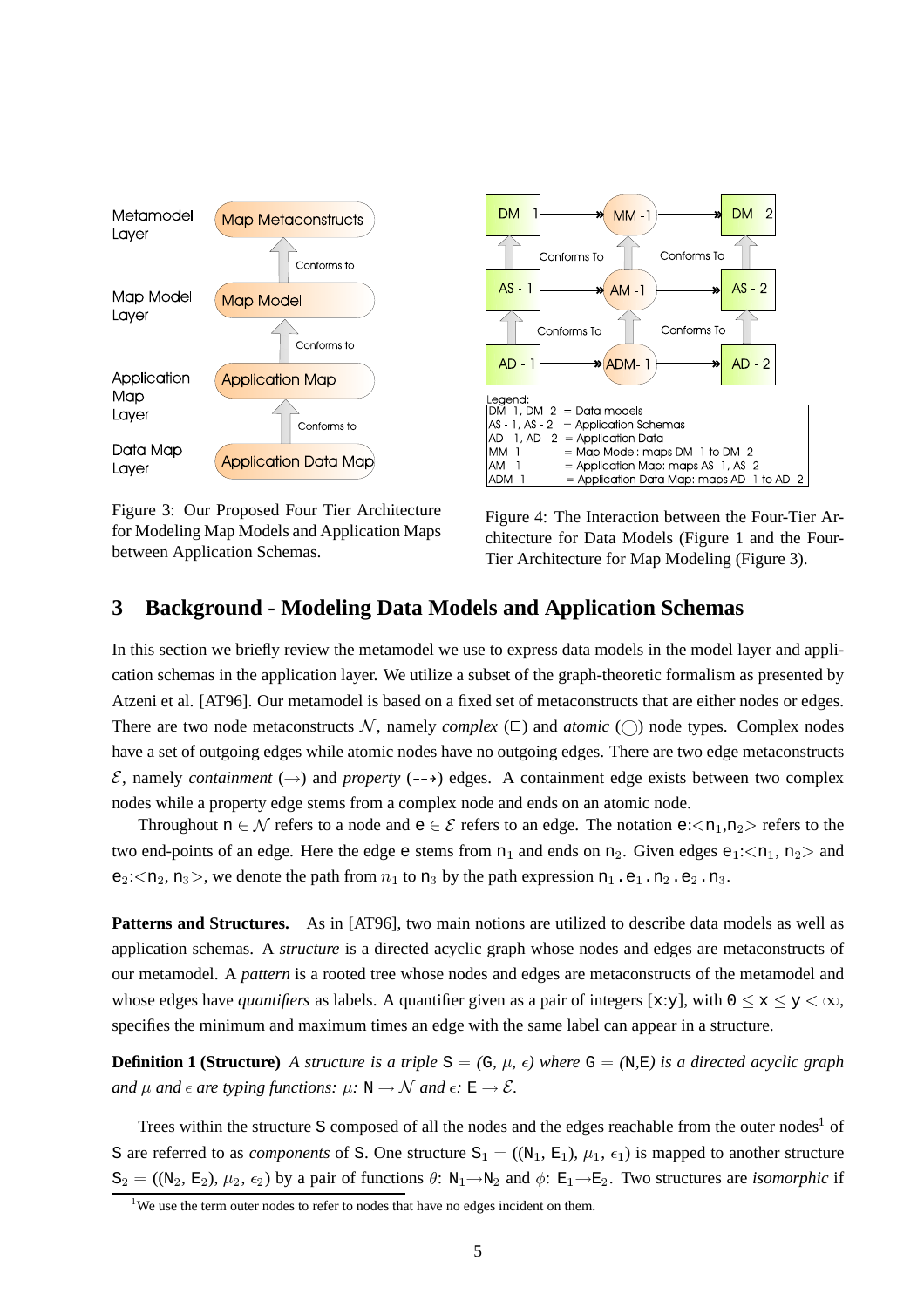for each  $n \in N_1$ ,  $\mu_1(n) = \mu_2(\theta(n))$  and for each edge e:  $\langle n, n' \rangle \in E_1$ ,  $\phi(e) = e'$ :  $\langle \theta(n), \theta(n') \rangle \in E_2$  and  $\epsilon_1$ (e) =  $\epsilon_2(\phi$ (e)).

**Definition 2 (Pattern)** A pattern is a pair  $P = (S, \rho)$  where  $S = (G, \mu, \epsilon)$  is a structure such that G is a rooted *tree,* and  $\rho$  *is a function that associates a quantifier with each edge of G.* 

A pattern describes a collection of structures that represent the same composition of the metaconstructs. The quantifier  $[x:y]$  associated with an edge in a pattern specifies the range, i.e., minimum  $(x)$  and maximum (y) number of times that the edge e can occur in a structure.

A structure S *matches* a pattern  $P = (S', \rho)$ , if for a node  $n \in S$  there is a set of edges in S denoted by  $E_n^e$  outgoing from n such  $\phi(e) = e'$  for some edge  $e' \in S'$ ; then, for each node n of S and for each set of edges  $E_n^e, |E_n^e| \in \rho(e')$ .

A structure S is an *instanceOf* a set of patterns  $P$ , if for each component  $S_i$  of a structure S there is a pattern  $P_i \in \mathcal{P}$  such that  $S_i$  matches  $P_i$ . Given a set of patterns  $\mathcal{P}$ , *Inst(* $\mathcal{P}$ ) denotes the set of structures that are instances of  $P$ . Figure 5 represents a set of patterns and Figure 6 shows a structure that is an instance of patterns P1 and P3 in Figure 5.







Figure 5: A Set of Patterns. Figure 6: A Structure  $S_1$  - an Instance of Patterns P1 and  $P_3$  given in Figure 5.

Two patterns  $P_1 = (S_1, \rho_1)$  and  $P_2 = (S_2, \rho_2)$  are *isomorphic* if  $S_1$  and  $S_2$  are isomorphic and if for each edge  $e_1 \in P_1$ , there is  $e_2 \in P_2$  such that  $\phi(e_2) = e_1$  and  $\rho(e_1) = \rho(e_2)$ .

There is also a *subsumption* relationship between patterns, i.e., a set of patterns  $P_1$  is subsumed by another set of patterns  $\mathcal{P}_2$ , if  $\text{Inst}(\mathcal{P}_1) \subseteq \text{Inst}(\mathcal{P}_2)$ .

**Data Model.** A data model DM =  $(\mathcal{P}, \gamma)$  is composed of a set of patterns  $\mathcal P$  with a labeling function  $\gamma$  that maps each element of P of type  $\mathcal{N} \bigcup \mathcal{E}$  to a label 1 from a set of labels  $\mathcal{L}$ . These labels correspond to the names of constructs in a particular data model.

Figure 2 shows the segment of the DTD model obtained by assigning labels *"DTD"*, *"Element"*, *"E-Attribute"*, and "*SubElement"* to the first, second, third and fourth  $\Box$  node respectively in the the pattern P1; and the labels *"SubElement"* and *"Element"* to the first and second  $\Box$  node respectively in pattern P3 given in Figure 5. Similarly, labels are assigned to all the edges.

**Application Schema.** An application schema AS is a pair  $AS = (S, \lambda)$  composed of a structure S and a labeling function  $\lambda$  that maps each node and edge of S to a label, such that distinct labels are associated with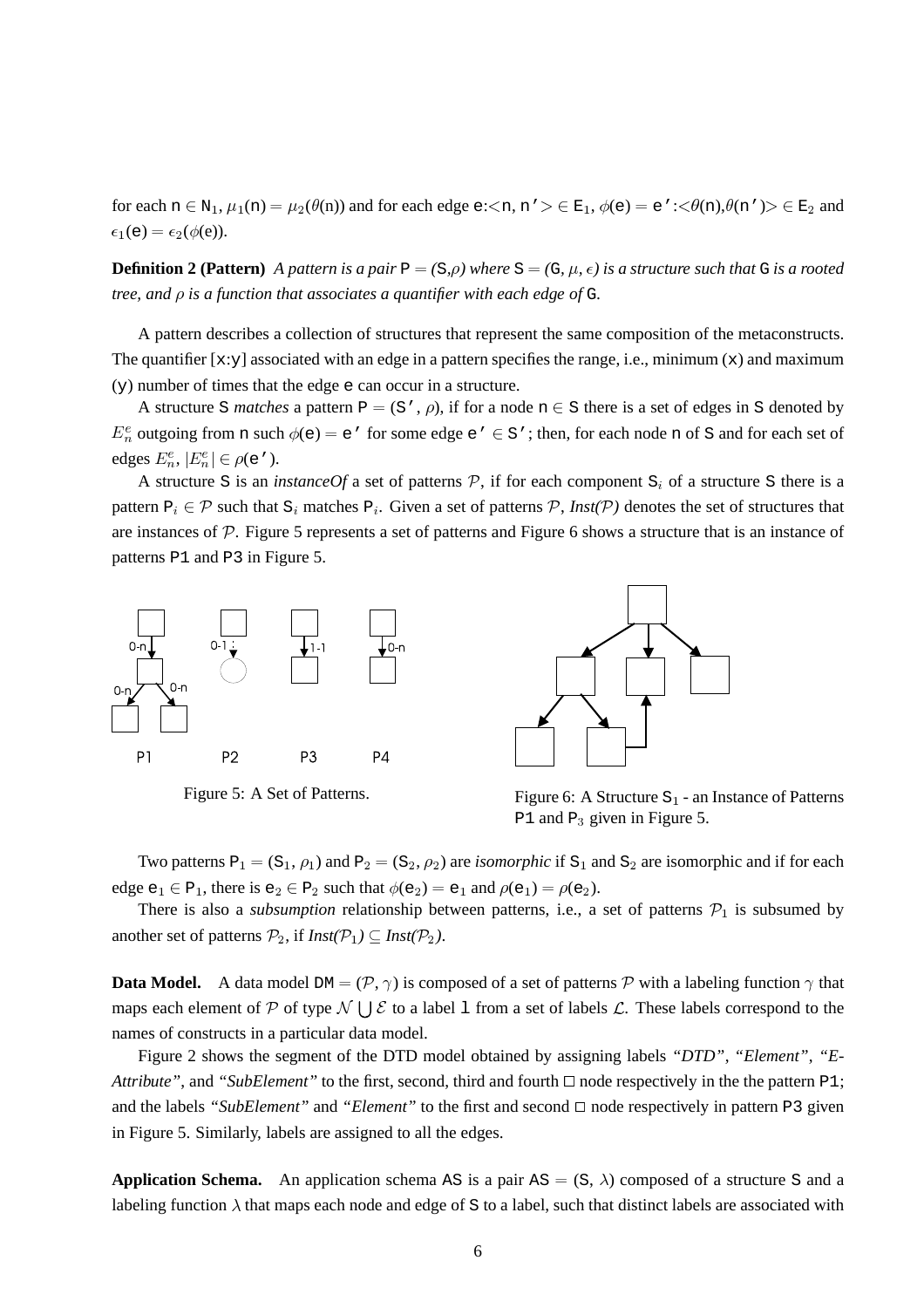different elements of the structure. These labels correspond to real-world entities modeled by the application schema. A schema  $AS = (S, \lambda)$  is an *instanceOf* a model  $DM = (P, \gamma)$  if the structure S is an *instanceof* P.

Figure 2 (b) shows a slice of the application DTD HOTEL that is obtained by assigning labels to the structure in Figure 6.

## **4 Metaconstructs for Modeling Maps**

In this section we now describe our map metamodel and in particular its map metaconstructs. We describe the functionality and correctness of these map metaconstructs using the concept of patterns from Section 3. These (instances of) map metaconstructs can map between patterns as well as structures, and hence can map from one data model to another and also from one application schema to another as defined below. In this section we show how the map metaconstructs work for patterns and structures using examples of patterns and structures that are part of a data model or an application schema (i.e., they have labels). We also assume here that there is a global universe of discourse of all allowable patterns in the system denoted by  $P$  and a set of all allowable structures in the system denoted by  $Inst(\mathcal{P})$ . This includes all sets of patterns that describe an individual data model and all structures that describe an application schema.

Our map metamodel is based on a fixed set of map node types  $M$  and a fixed set of map edge types  $\xi$ . We define five types of map nodes: *cross* node  $(\otimes)$ , *merge* node  $(\oplus)$ , *ident* node  $(\ominus)$ , *project* node  $(\ominus)$  and *connect* node ( $\ominus$ ). We also define three types of map edges: *input* ( $\rightarrow$ ), *output* ( $\rightarrow$ ) and *containment* ( $\rightarrow$ ).

#### **4.1 Map Nodes**

Each map node captures the semantics of some translation of a given input pattern to some output pattern, with their specific mappings and requirements for the input and output patterns as described below. We denote the mapping of a node n in an input pattern P to a node n' in the output pattern P' by  $\theta(n) = n'$  as given in Section 3. Similarly, an edge  $e \in P$  is mapped to an edge  $e'$  in P' by  $\phi(e) = e'$ . For each map node we now give more precise definitions of  $\theta$  and  $\phi$ .

#### **4.1.1 Cross Node**

**Cross Node for Patterns.** The cross map node is the simplest map node. It maps an input pattern consisting of one node (root) to an output pattern of exactly one node (root). Its functionality enables the mapping of one data model construct to another. For example, a cross node can map a node labeled *Element* in the XML model to a node labeled *Relation* in the relational model. Figure 7 (a) shows the cross mapping of a pattern P to a pattern P'.

**Definition 3 (Cross Node - Pattern)** Given an input pattern P with  $G = (N, E)$ ,  $|N| = 1$  and  $|E| = 0$ , a cross node, denoted by  $\otimes$ , produces as output a pattern P' with G' = (N', E'), |N' | = 1 and |E' | = 0 and function  $\theta$ : N  $\longrightarrow$  N'.

**Pattern Correctness of Cross Node.** Given an input pattern  $P_1 \in \mathcal{P}$  with  $G_1 = (N_1, E_1)$  a cross node  $\otimes$  is said to be correct if it produces as output some pattern  $P_2$  with  $G_2 = (N_2, E_2)$ , such that  $P_2 \in \mathcal{P}$ .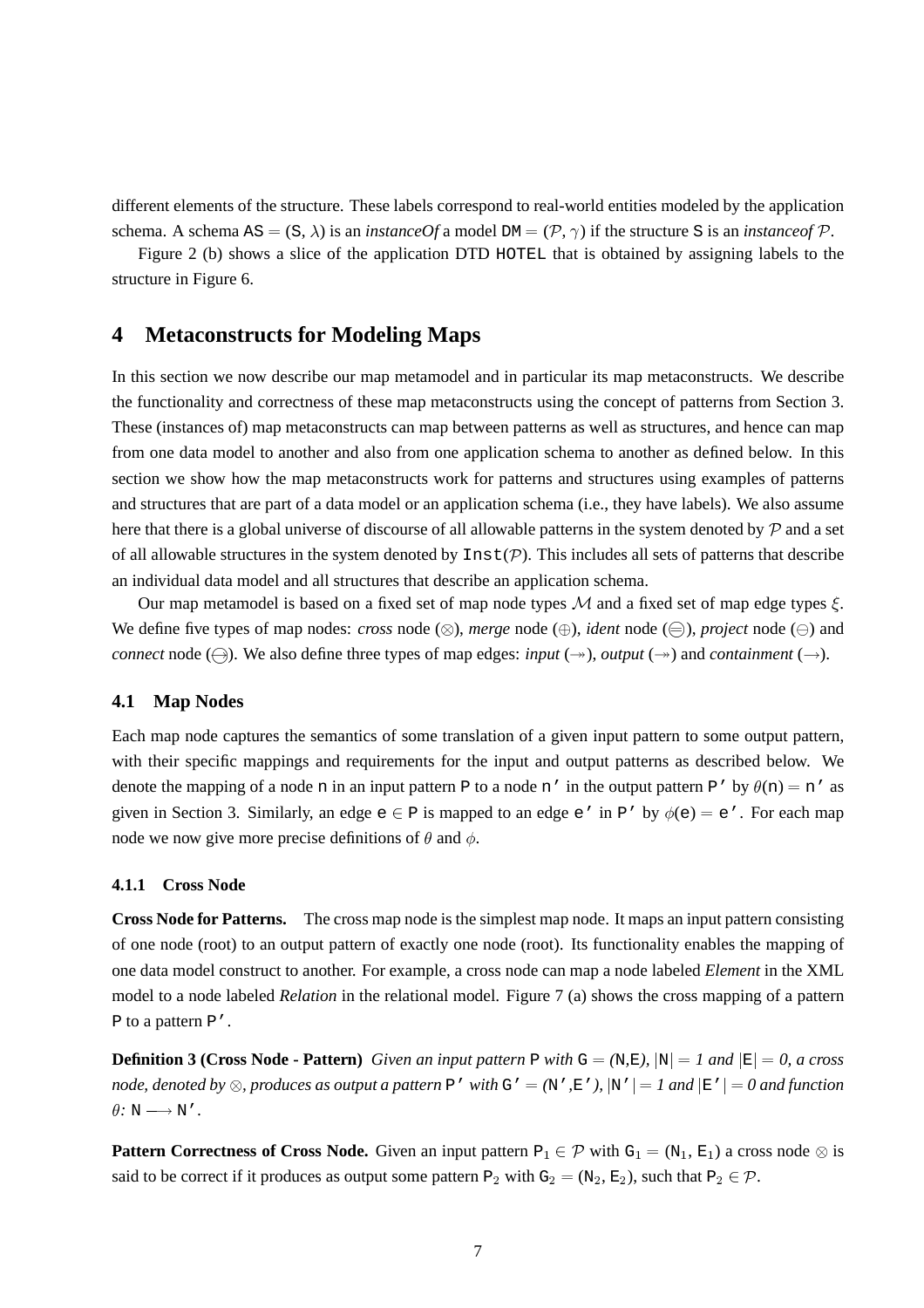

Figure 7: The Five Map Metaconstructs For Patterns.

**Cross Node for Structures.** At the application map layer, (an instance of) a cross node maps an input structure to produce an output structure, thereby allowing the mapping of one application schema to another. For example, Figure 8 (a) shows the mapping of an XML element Accomodation to a relation ACCOMODATION.

**Definition 4 (Cross Node - Structure)** Given an input structure S with  $G = (N, E)$ ,  $|N| = 1$  and  $|E| = 0$ , a cross node, denoted by  $\otimes$ , produces as output a structure S' with G' = (N', E'), |N' | = 1 and |E' | = 0 and *function*  $\theta$ :  $N \rightarrow N'$ .

**Structure Correctness of Cross Node.** Given an input structure  $S_1 \in \text{Inst}(\mathcal{P})$  with  $G_1 = (N_1, E_1)$ , a cross node  $\otimes$  is said to be correct if it produces as output some structure S<sub>2</sub> with G<sub>2</sub> = (N<sub>2</sub>, E<sub>2</sub>) such that S<sub>2</sub>  $\in$ Inst $(\mathcal{P})$ .



Figure 8: The Five Map Metaconstructs For Structures.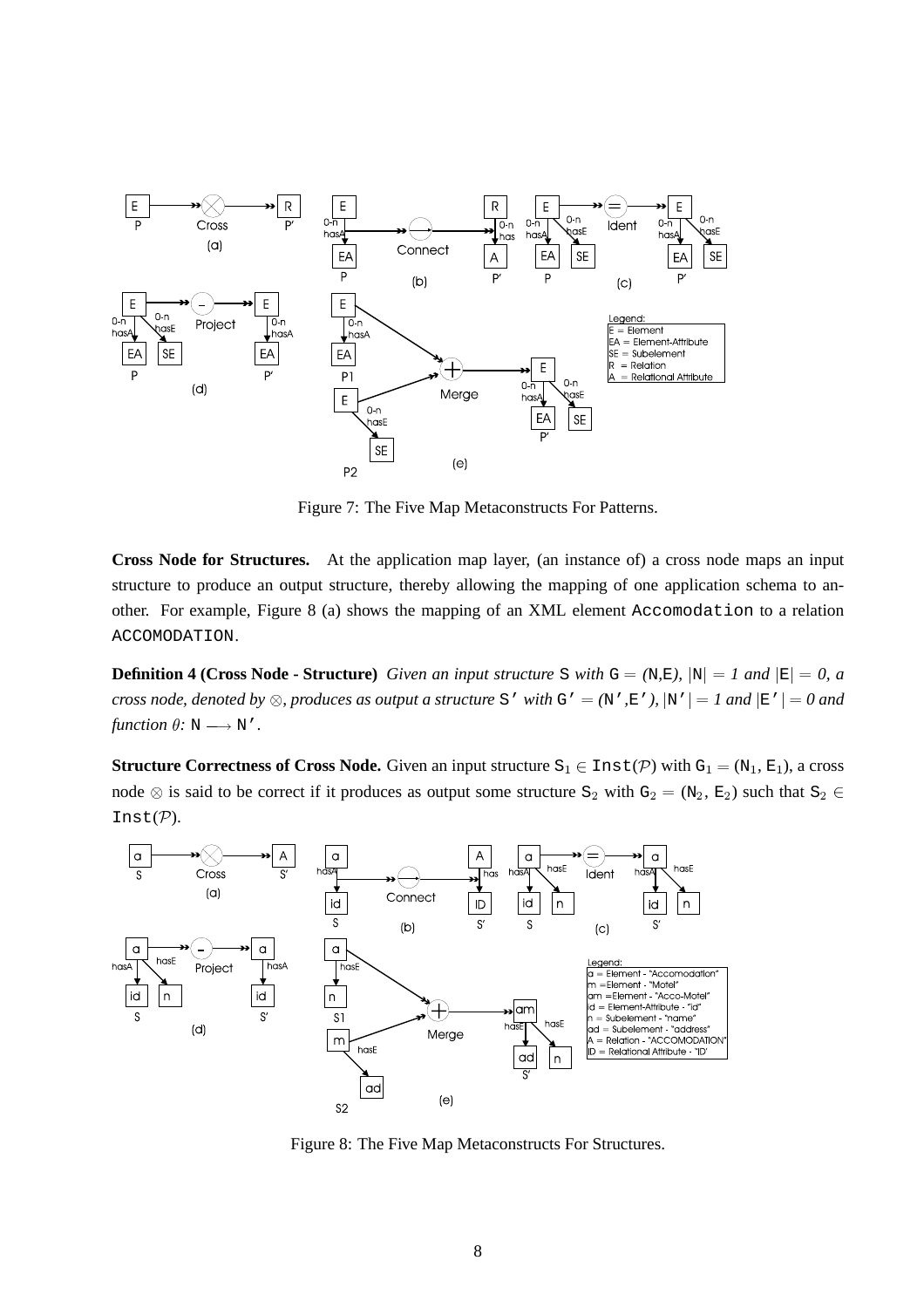#### **4.1.2 Connect Node**

In general, the connect node enables the mapping of an edge  $e_1$ : $\langle n_1, n_2 \rangle$  in an input pattern or structure to another edge  $e_2$ :  $\langle n_3, n_4 \rangle$  in the output pattern or structure respectively.

**Connect Node for Patterns.** The connect node enables the mapping of an edge  $e_1$ : $\langle n_1, n_2 \rangle$  in an input pattern to an edge  $e_2$ :  $\langle n_3, n_4 \rangle$  in the output pattern. For example, a connect node can map the *Subelem* relationship between an *Element* and its *Subelement* in the XML model to the *ForeignKey* relationship between two *Relations* in the relational model. Input to a connect node can be a direct edge between two nodes such as *has*, *hasA*, or *Subelem*; or a path expression such as *Element.SubElem.SubElement.ElemDef* that refers to the definition of an *Element* that defines a *Subelement*. Output of an edge map node is restricted to be a direct  $edge<sup>2</sup>$ .

For correctness of the connect node, we require that the end-points of the edge  $e_1$  be mapped to the endpoints of the output edge  $e_1'$  to avoid dangling edges. Thus, node  $n_1$  must be mapped to either  $n_1'$  or  $n_2'$ . If  $n_1$  is mapped to  $n_1'$ , then  $n_2$  must be mapped to  $n_2'$ ; or vice versa. Hence, it is not meaningful to map the *has* edge between the *Relation* and the *Attribute* to the *hasA* edge between an *Element* and *E-Attribute* without also mapping the nodes appropriately.

**Definition 5 (Connect Node - Pattern)** Given a pattern P with  $G = (N, E)$ ,  $|N| = 2$ ,  $|E| = 1$ , and edge  $e \leq n_1$ ,  $n_2 > \epsilon$  P, such that  $n_1, n_2 \in \mathbb{N}$  and  $n_1$  noteg  $n_2$ , a connect node, denoted by  $\ominus$ , maps P to an output pattern P', with G' = (N', E'), and  $|N'| = 2$ ,  $|E| = 1$ , via function  $\phi: E \longrightarrow E'$  such that  $\phi(e) = e': \langle n_1', n_2' \rangle$ *and*  $e' \in E'$ ,  $n_1'$ ,  $n_2' \in N'$ . Also we require  $\theta(n_1) = n_1'$  and  $\theta(n_2) = n_2'$  or vice versa.

**Pattern Correctness of Connect Node.** Given an input pattern  $P \in \mathcal{P}$  with edge e: $\langle n_1, n_2 \rangle \in P$ , the connect node is said to be correct if the output pattern  $P'$  it produces is in  $P$ .

**Connect Node for Structures.** The connect node to map between two structures is similar in functionality to that between two patterns. Hence, a connect node maps edge  $e:\langle n_1, n_2 \rangle$  in an input structure to another edge e':  $\langle n_1'$ ,  $n_2' \rangle$  in the output structure. Figure 8 shows a connect node that maps the edge between the XML element Accomodation and its attribute id to the edge between the relation ACCOMODATION and its attribute ID. Similar to the connect node between patterns, a direct edge or a path expression in the input structure is valid input for the (instance of) connect node in the application layer.

For correctness of the connect node here, we again stipulate as for the connect node between patterns, that the end-points of the edge in the input structure must be mapped to the end-points of the edge in the output structure.

**Definition 6** (Connect Node - Structure) *Given a structure* S *with*  $G = (N, E)$ ,  $|N| = 2$ ,  $|E| = 1$ , *and edge*  $e\leq n_1, n_2 \geq \epsilon$  S, such that  $n_1, n_2 \in \mathbb{N}$ , a connect node, denoted by  $\ominus$ , maps S to an output structure S', with G' = (N', E'), and  $|N'| = 2$ ,  $|E| = 1$ , via function  $\phi: E \longrightarrow E'$  such that  $\phi(e) = e': \langle n_1', n_2' \rangle$  and  $e' \in E'$ ,  $n_1'$ ,  $n_2' \in N'$ . Also we require  $\theta(n_1) = n_1'$  and  $\theta(n_2) = n_2'$  or vice versa.

 ${}^{2}$ Path expressions on the output node can be simulated by a combination of map nodes. Thus, for example it is possible to map a direct input edge to an output path expression (splitting of an edge) by combining several map nodes.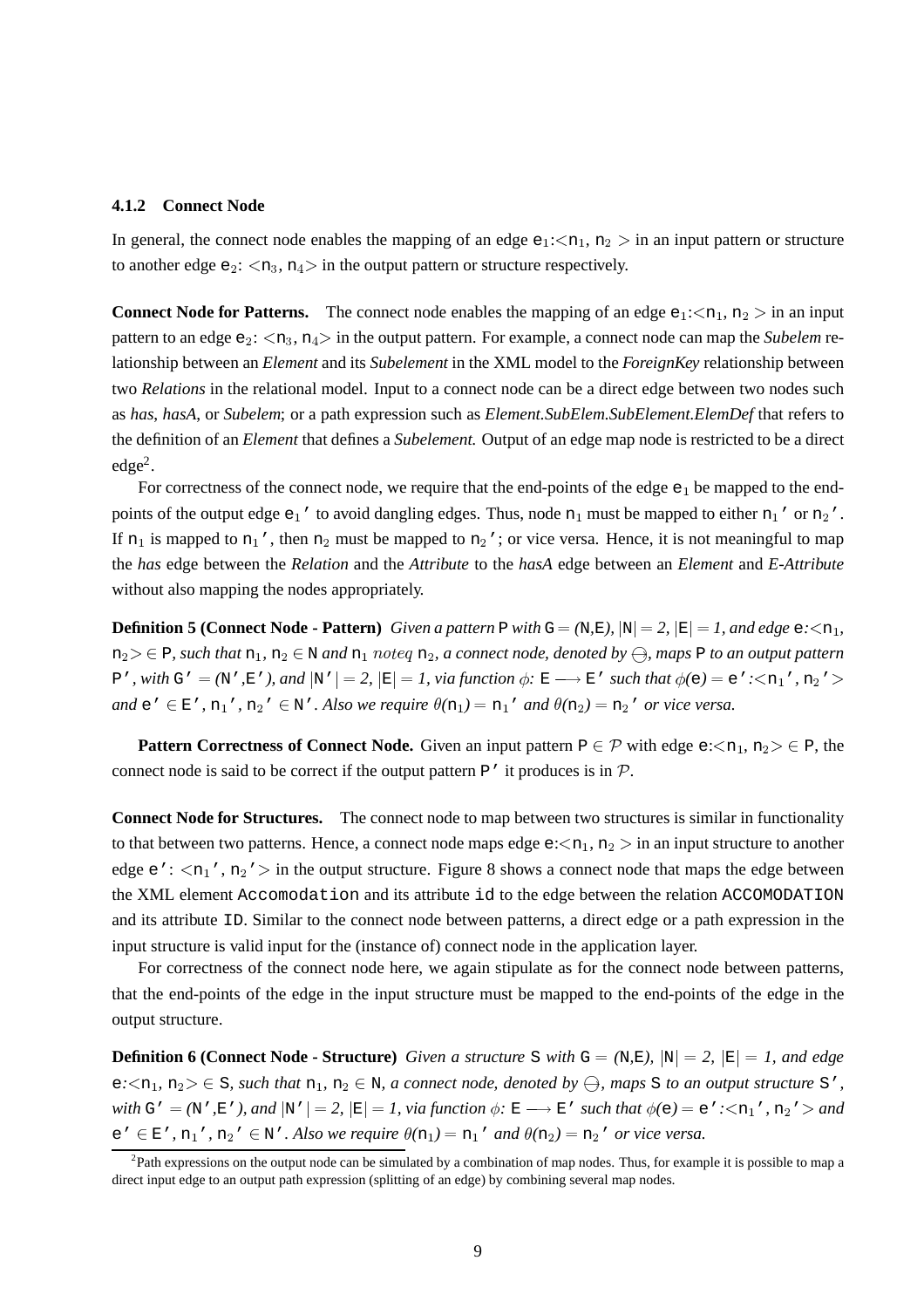**Structure Correctness of Connect Node.** Given an input structure  $S \in \text{Inst}(\mathcal{P})$  with edge e: $\langle \mathbf{z}_1, \mathbf{z}_2 \rangle$  $n_2 \geq \epsilon$  S, the connect node is said to be correct if the output structure S' it produces is also in Inst(P).

#### **4.1.3 Ident Node**

The ident  $(\bigoplus)$  takes as input a pattern or a structure and produces as output an exact copy of the input pattern or structure respectively.

**Ident Node for Patterns.** The ident  $(\bigoplus)$  takes as input a pattern P with a complex root node and produces as output a pattern  $P'$  such that P and P' are isomorphic.

**Definition 7 (Ident Node - Pattern)** Given an input pattern P with  $G = (N, E)$ ,  $|N| > 1$  and  $nr \in N$  is the root, and output pattern P' with  $G' = (N', E')$ , an ident node, denoted by  $\bigoplus$ , maps P to P' via a bijection  $\theta$ : N  $\longrightarrow$  N' *such that for every*  $e:\langle n_1, n_2 \rangle \in E$  *there exists an edge*  $e':(\theta(n_1), \theta(n_2)) \in E'$  *and* nr'  $\in$  N' *is root of pattern* P' *with*  $\theta$ : nr  $\longrightarrow$  nr' *and quantifier*  $\rho(e) = \rho(e')$ .

**Pattern Correctness of Ident Node.** Given a pattern  $P \in \mathcal{P}$  as input, an ident node  $\bigoplus$  is said to be correct if it maps to an output pattern  $P'$  such that P and P' are isomorphic<sup>3</sup>.

**Ident Node for Structures.** The ident  $(\bigoplus)$  takes as input a structure S with a complex root node and produces as output a pattern S' such that S and S' are isomorphic.

**Definition 8 (Ident Node - Structure)** Given an input structure S with  $G = (N, E)$ ,  $|N| > 1$  and  $nr \in N$  is the root, and output structure S' with G' =  $(N', E')$ , an ident node, denoted by  $\oplus$ , maps S to S' via a bijection  $\theta$ : N  $\longrightarrow$  N' *such* that for *every*  $e:\langle n_1, n_2 \rangle \in E$  *there exists an edge*  $e':(\theta(n_1), \theta(n_2)) \in E'$  *and*  $nr' \in N'$  *is root of structure* S' *with*  $\theta$ *:*  $nr \rightarrow nr'$ *.* 

**Structure Correctness of Ident Node.** Given a structure  $S \in \text{Inst}(\mathcal{P})$  as input, an ident node  $\oplus$  is said to be correct if it maps to an output structure S' such that S and S' are isomorphic.

#### **4.1.4 Merge Node**

The merge node  $(\oplus)$  maps either two input patterns or two input structures to produce as output one pattern or structure respectively.

**Merge Node for Patterns.** The merge node ( $\oplus$ ) maps two input patterns  $P_1$  and  $P_2$  with roots  $n r_1$  and  $n r_2$ respectively to one output pattern P' with root nr'. The set of patterns  $P_1$  and  $P_2$  reachable from the roots  $n_{\text{I}}$  and  $n_{\text{I}}$  and subsumed by the input patterns P<sub>1</sub> and P<sub>2</sub> respectively are mapped to the output pattern P' such that  $P_1 \cup P_2$  are subsumed by P' and are reachable from its root nr'. Consider the example given in Figure 7 (e). Here the merge node maps the patterns  $P1$  and  $P2$  to produce pattern  $P'$  such that all components stemming from the roots of P1 and P2 are subsumed in the output structure and are reachable from the root of the new pattern P'.

<sup>&</sup>lt;sup>3</sup> Isomorphism for patterns and structures is defined in Section 3.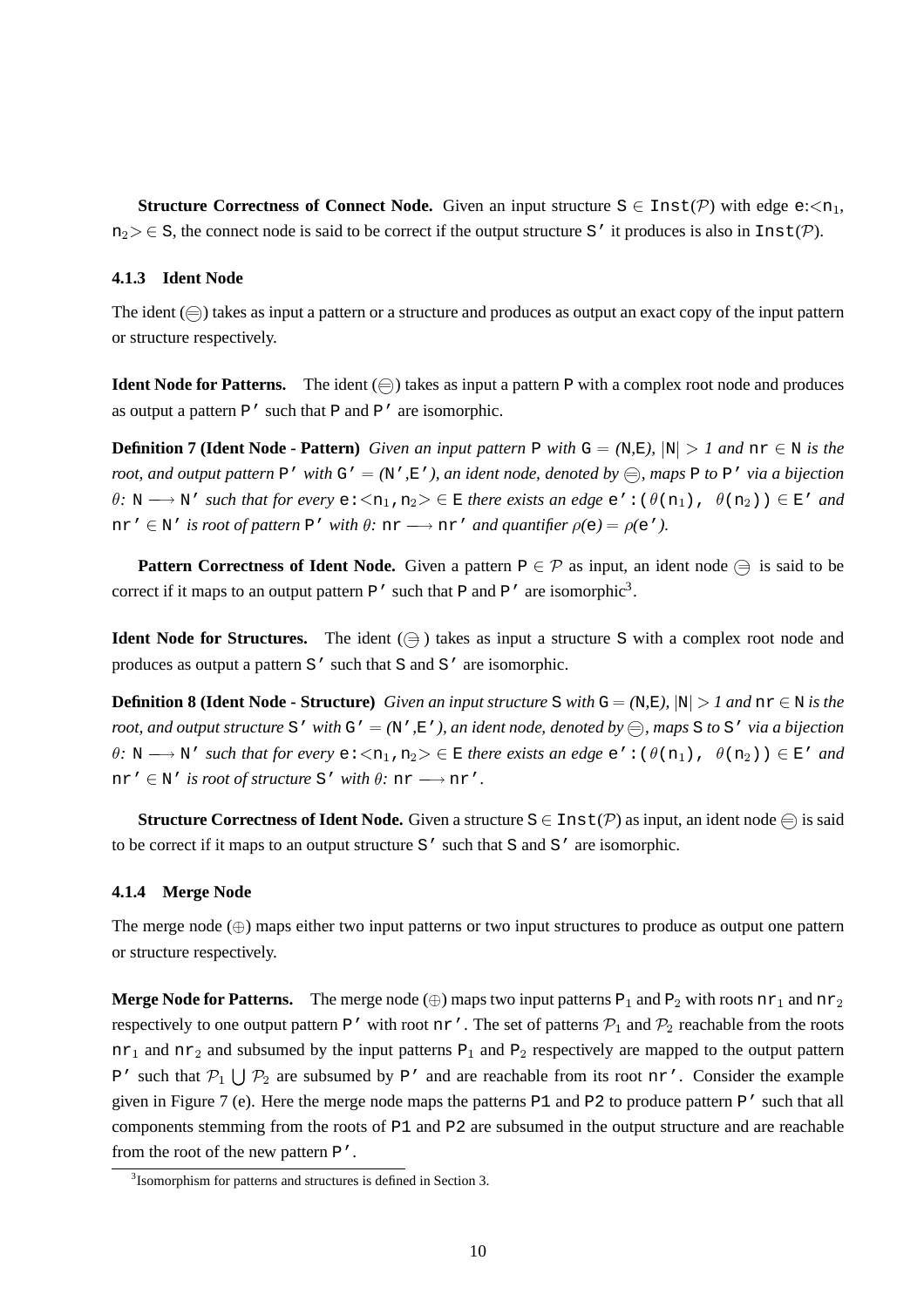**Definition 9 (Merge Node - Pattern)** <sup>4</sup> Let  $P_1$  and  $P_2$  be two patterns. Here  $P_1$  has  $G_1 = (N_1, E_1), |N_1| > 1$ and  $n r_1 \in N_1$  the root. Let  $\mathcal{P}_1$  be the set of disjoint patterns rooted in  $n r_1$  and subsumed by  $P_1$ . Let  $N_1$  and  $\mathbb{E}_1$  represent the set of nodes and edges of  $\mathcal{P}_1$ . Let  $\mathbb{P}_2$  and  $\mathcal{P}_2$  be defined similar to  $\mathbb{P}_1$  and  $\mathcal{P}_1$ .

*Given the patterns*  $P_1$  *and*  $P_2$  *as input, a merge node, denoted by*  $\oplus$ *, maps*  $P_1$  *and*  $P_2$  *to*  $P'$ *, with*  $G' =$ (N',E') and root node  $n r'$ , by  $\theta$ :  $\mathbb{N}_1 \bigcup \mathbb{N}_2 \longrightarrow N'$  such that  $\theta(n r_1) = n r'$ ;  $\theta(n r_2) = n r'$ ; and for every  $e: (nr, n_2) \in \mathbb{E}_1 \bigcup \mathbb{E}_2$ ,  $nr = nr_1$  *or*  $nr = nr_2$ , *there exists an edge*  $e': (nr', \theta(n_2)) \in E'$ *; and for*  $every \in \{n_1, n_2\} \in \mathbb{E}_1 \cup \mathbb{E}_2$ , there exists an edge  $e': (\theta(n_1), \theta(n_2)) \in E'.$  If  $e_1 \in \mathbb{E}_1$  and  $e_2 \in \mathbb{E}_2$  $\phi(e_1) = \phi(e_2) = e'$ ,  $e' \in E'$ ,  $\phi(e_1) = \max((\rho(e_1)) + \max(\rho(e_2))^5)$ .

**Pattern Correctness of the Merge Node.** Let  $P_1, P_2 \in \mathcal{P}$  with roots  $n r_1$  and  $n r_2$  respectively be two patterns. Let  $P_{r1}$  and  $P_{r2}$  be patterns subsumed by  $P_1$  and  $P_2$  respectively such that  $|N_{r1}| = 1$  and  $nr_1 \in N_{r1}$ , and  $|N_{r2}| = 1$  and  $nr_2 \in N_{r2}$ . Given two patterns  $P_1$  and  $P_2$ , a merge node is said to be correct if it produces an output pattern P', such that P'  $\in \mathcal{P}$  and P<sub>r1</sub> and P<sub>r2</sub> are subsumed in P'.

**Merge Node for Structures.** The merge node  $(\oplus)$  maps two input structure S<sub>1</sub> and S<sub>2</sub> with roots nr<sub>1</sub> and nr<sub>2</sub> respectively to one output structure  $S_0$  with root nr<sub>0</sub>. The set of components  $S_1$  and  $S_2$  reachable from the outer nodes (roots)  $n r_1$  and  $n r_2$  are mapped to the output structure  $S_0$  such that  $S_1 \cup S_2$  are components reachable from the outer node (root)  $n_{\text{r}_0}$  of the output structure  $S_0$ . Consider the example given in Figure 8 (e). Here the merge node maps the structures S1 and S2 to produce structure S' such that all components stemming from the roots of S1 and S2 are components in the output structure S'.

**Definition 10** (Merge Node - Structure) Let  $S_1$  and  $S_2$  be two structures. Here  $S_1$  has  $G_1 = (N_1, E_1)$ ,  $|N_1|$  $\geq 1$  and  $n r_1 \in N_1$  the root. Let  $S_1$  be the set of components rooted in  $n r_1$ . Let  $N_1$  and  $E_1$  represent the set *of* nodes and edges of  $S_1$ . Let  $S_2$  and  $S_2$  be defined similar to  $S_1$  and  $S_1$ .

*Given the structures*  $S_1$  *and*  $S_2$  *as input, a merge node, denoted by*  $\oplus$ *, maps*  $S_1$  *and*  $S_2$  *to*  $S'$ *, with*  $G' =$ (N',E') and root node  $n r'$ , by  $\theta$ :  $\mathbb{N}_1 \bigcup \mathbb{N}_2 \longrightarrow N'$  such that  $\theta(n r_1) = n r'$ ;  $\theta(n r_2) = n r'$ ; and for every  $e: (nr, n_2) \in \mathbb{E}_1 \cup \mathbb{E}_2$ ,  $nr = nr_1$  *or*  $nr = nr_2$ , *there exists an edge*  $e': (nr', \theta(n_2)) \in \mathbb{E}'$ *; and for*  $every \in : (n_1, n_2) \in \mathbb{E}_1 \cup \mathbb{E}_2$ , there exists an edge  $e': (\theta(n_1), \theta(n_2)) \in \mathbb{E}'$ .

**Structure Correctness of the Merge Node.** Let  $S_1$ ,  $S_2$  with roots  $n r_1$  and  $n r_2$  respectively be two structures such that  $S_1$  and  $S_2 \in \text{Inst}(P)$ , i.e., they are instances of the same pattern P. Let  $S_{r1}$  and  $S_{r2}$ be components of  $S_1$  and  $S_2$  respectively such that  $\vert N_{r1} \vert = 1$  and  $n r_1 \in N_{r1}$ , and  $\vert N_{r2} \vert = 1$  and  $n r_2 \in N_{r2}$ . Given the two structures  $S_1$  and  $S_2$ , a merge node is said to be correct if it produces an output structure S', such that S' is also an instance of the same pattern P and the set of components  $S_{r1}$  and  $S_{r2}$  are also components of S'.

#### **4.1.5 Project Node**

A project node maps a set of patterns subsumed in a pattern to an output pattern or a set of components of an input structure to an output structure.

<sup>4</sup>This is a very general definition of the merge node. More specific merge nodes can be described similarly.

 $5$ max returns the maximum quantifier ffrom the quantifier [min:max] pair.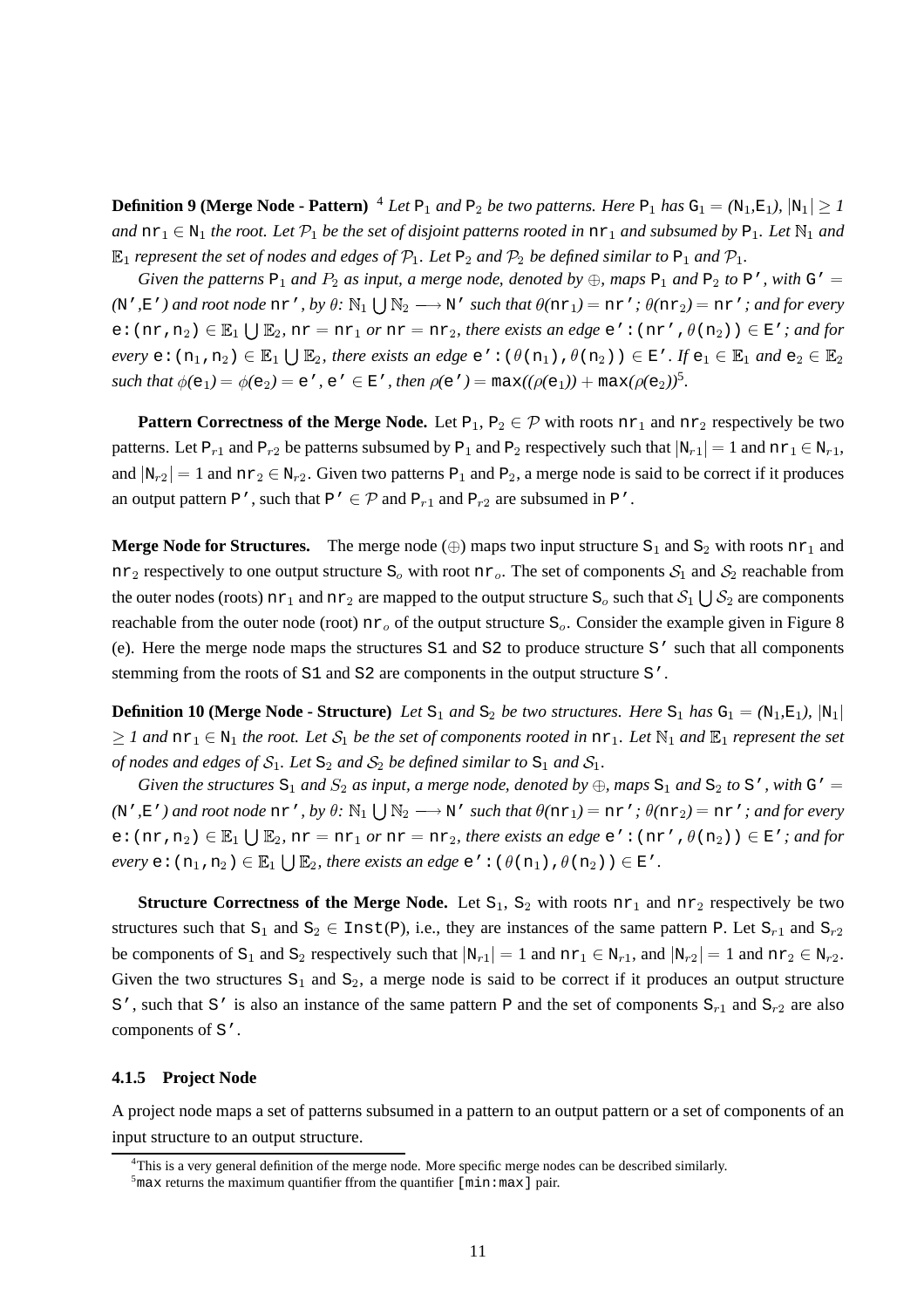**Project Node for Patterns.** Let P be a pattern with root nr. The project node maps a set of patterns  $\mathcal{P}_1$ subsumed in pattern P such that all patterns  $p_1 \in P_1$  are rooted at nr to an output pattern P'. Consider again the pattern in Figure 2 (a) where *Element* has two edges *hasA* and *Subelem*. A project can select an edge, for example *hasA*, and map it to the output pattern that now includes the root *Element*, the edge *hasA* and the sub-pattern on which edge *hasA* is incident, eliminating the edge *Subelem*. The project node is depicted in Figure 7 (d).

**Definition 11 (Project Node - Pattern)** Let P be a pattern with  $G = (N, E)$ ,  $|N| > 1$ , and  $nr \in N$  be the root of P. Let  $\mathcal{P}_1$  be the set of disjoint patterns rooted in  $n\mathbf{r}$  and subsumed in P. Let  $\mathbb{N}_1$  and  $\mathbb{E}_1$  represent the set of nodes and edges respectively for  $\mathcal{P}_1$ . Given P as the input pattern, a project node, denoted by  $\ominus$ , maps P *to an output* pattern P', with G' = ( $N'$ , $E'$ ), by the bijection  $\theta$ :  $\mathbb{N}_1 \longrightarrow N'$  *such that for every*  $e: (n_1, n_2)$  $B \in \mathbb{E}_1$  *there exists an edge*  $e' : (\theta(n_1), \theta(n_2)) \in E'$ *, and*  $\rho(e) = \rho(e')$ ; nr'  $\in \mathbb{N}'$  *is root of pattern* P' *and*  $\theta$ (nr) = nr'.

**Pattern** Correctness of Project Node. Given a pattern  $P \in \mathcal{P}$  as input, a project node is said to be correct if it maps to an output pattern P' such that P' is subsumed by P and P' in P.

**Project Node for Structures.** Let S be a structure with root nr. The project node maps a set of components  $S_1$  of structure S to an output structure S' such that the set of components  $S_1'$  of S' is a subset of  $S_1$ . The project node is depicted in Figure 8 (d).

**Definition 12 (Project Node - Structure)** Let S be a structure with  $G = (N, E)$ ,  $|N| \geq 1$ , and  $n \in N$  be the root of S. Let  $S_1$  be the set of components rooted in  $n x$ . Let  $\mathbb{N}_1$  and  $\mathbb{E}_1$  represent the set of nodes and edges respectively for  $S_1$ . Given S as the input structure, a project node, denoted by  $\ominus$ , maps S to an output *structure* S', with G' = (N', E'), by the bijection  $\theta$ :  $\mathbb{N}_1 \longrightarrow \mathbb{N}'$  *such that for every*  $e: (n_1, n_2) \in \mathbb{E}_1$  *there exists an edge*  $e' : (\theta(n_1), \theta(n_2)) \in E'$ ;  $nr' \in N'$  *is root of structure* S' *and*  $\theta(nr) = nr'$ .

**Structure Correctness of Project Node.** Given a structure  $S \in \text{Inst}(\mathcal{P})$  as input, a project node is said to be correct if it maps to an output structure S' such that S' is subsumed by S and S' in  $Inst(\mathcal{P})$ .

#### **4.2 Map Edges**

**Input and Output Edges.** Each map node is required to always have at least one input edge  $(\rightarrow)$  and one output edge  $(\rightarrow)$  that connect to patterns or structures of a data model or an application schema respectively. For example, when a cross node maps an input pattern  $P_1$  with a node labeled *Relation* to a pattern  $P_2$  with a node labeled *Element*, then the cross node has one input edge that ends at (node of)  $P_1$  and an output edge that is incident on (a node of)  $P_2$ . The input and the output edges of a map denote here that a *Relation* is mapped to an *Element*.

**Containment Edges.** A containment edge from map node  $mn_1$  to map node  $mn_2$  indicates that the map node  $mn_2$  is part of the map node  $mn_1$ . Containment edges between map nodes often (but not necessarily always) reflect containment edges between two nodes in the input pattern  $P_1$ . For example, consider two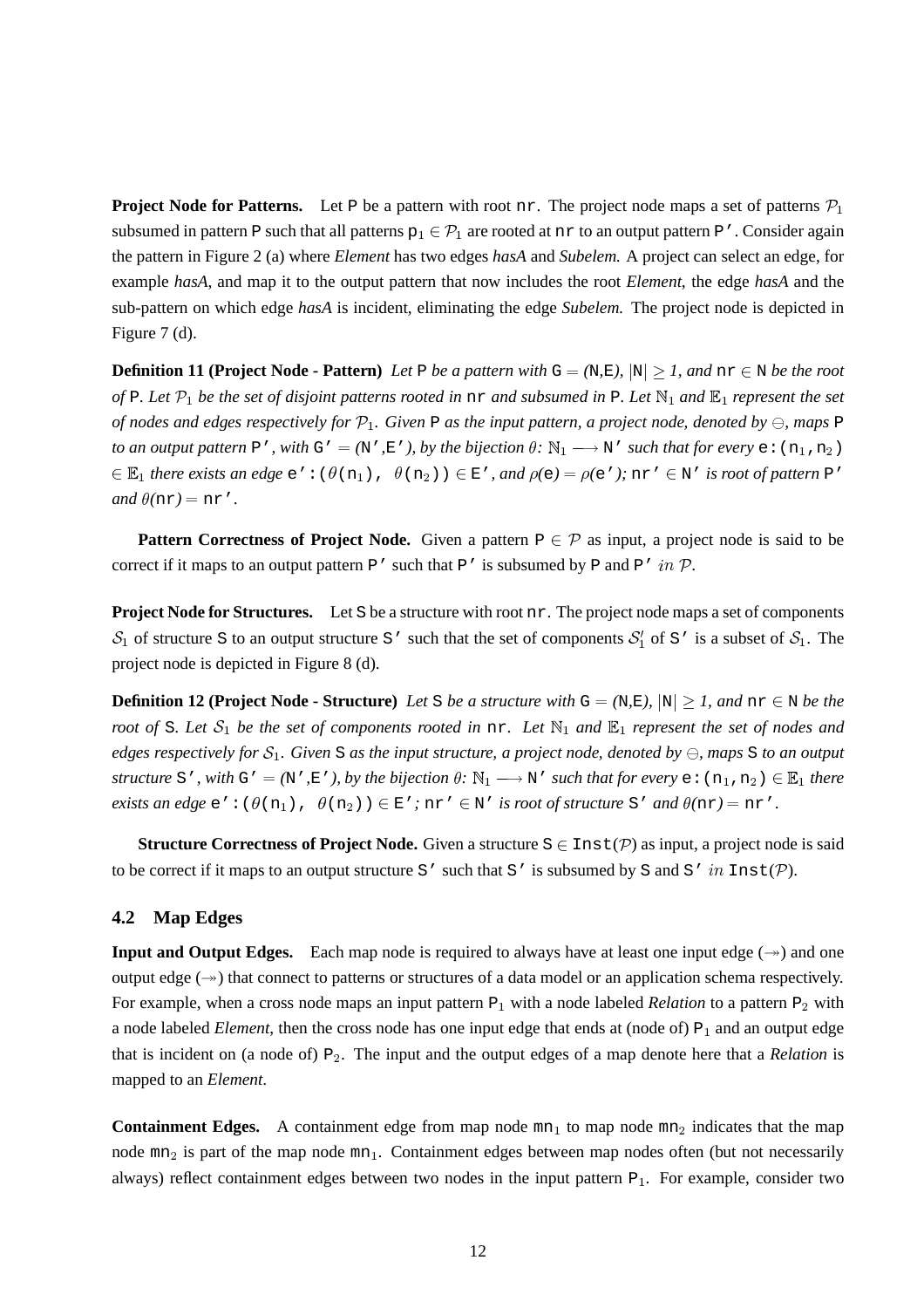cross map nodes such that  $mn_1$  maps an *Element* to a *Relation* (*Element* $\rightarrow \infty \rightarrow$ *Relation*); and  $mn_2$  maps *E*-*Attribute* to *Attribute* (*E-Attribute* $\rightarrow \otimes \rightarrow$ *Attribute*). In that case, we may also have a connect node mn<sub>3</sub> to map the edge *hasA* to *has* (*hasA* $\rightarrow$   $\rightarrow$ *has*). Here mn<sub>1</sub> $\rightarrow$ mn<sub>2</sub> and mn<sub>1</sub> $\rightarrow$ mn<sub>3</sub>, that is the nodes mn<sub>2</sub> and mn<sub>3</sub> are contained in map node  $mn_1$ .

# **5 Map Model and Application Maps**

In this section we give a brief overview of the graph-based map metamodel used to express map models and the application maps. Throughout we use mn to refer to a map node and me to refer to a map edge.

#### **5.1 Map Patterns and Map Structures**

#### **5.1.1 Map Structure**

We now extend and apply the concepts from Section 3 to maps, that is, we introduce the notion of *map patterns* and *map structures* for map modeling. A *map structure* is a directed acyclic graph whose nodes and edges are elements of our set of map metaconstructs  $\mathcal{M} \cup \mathcal{E}$ . Roughly speaking, a map structure maps an input structure to an output structure. Figure 9 (b) depicts a map structure.

**Definition 13 (Map Structure)** A structure is a five-tuple MS = (MG,  $\nu$ ,  $\varepsilon$ , S<sub>1</sub>, S<sub>2</sub>) where MG = (MN, ME) is *a* directed acyclic graph, and  $\nu$  and  $\varepsilon$  are typing functions:  $\nu$ : MN  $\rightarrow$  M and  $\varepsilon$ : ME  $\rightarrow \xi$  and  $S_1$  and  $S_2$  are *the input and output structures as defined below.*

Let  $ME<sub>mn</sub><sup>t</sup>$  be the set of input ( $\rightarrow$ ) edges for map node mn  $\in$  MN. A structure  $S_1 = ((N_1, E_1), \mu_1, \epsilon_1)$  is defined as an *input structure* for a map structure MS = (MG,  $\nu$ ,  $\varepsilon$ , S<sub>1</sub>, S<sub>2</sub>) if for every map node mn each input edge in  $ME<sup>i</sup><sub>mn</sub>$  is incident on either a node  $n \in N_1$  or an edge  $e \in E_1$ . Moreover, every node and edge in S<sub>1</sub> has at least one input edge from some map node  $mn \in MS$  incident on it.

Let ME<sub> $mn$ </sub> be the set of output edges for map node mn  $\in$  MN. A structure  $S_2 = ((N_2, E_2), \mu_2, \epsilon_2)$  is defined as an *output structure* for a map structure  $MS = (MG, \nu, \epsilon, S_1, S_2)$  if for every map node mn each output edge in ME<sub> $mn$ </sub> is incident on either a node  $n \in N_2$  or an edge  $e \in E_2$ . Moreover, every node and edge in P<sub>2</sub> has at least one output edge from some map node  $mn \in MS$  incident on it.

We use the same notion of *components* for map structures as defined for structures in Section 3.

**Correctness of Map Structures.** A map structure MS is said to be correct if for a given input structure  $S_1$  $\in$  *Inst(P)*, it maps to an output structure  $S_2 \in$  *Inst(P)* and all map nodes mn  $\in$  MN are correct by Section 4.

**Properties of Map Structures.** Consider two map structures  $MS_1 = (MG_1, \nu_1, \varepsilon_1, S_1, S_2)$  and  $MS_2 = (MG_2,$  $\nu_2$ ,  $\varepsilon_2$ ,  $S_3$ ,  $S_4$ ), then MS<sub>1</sub> can be *mapped* to MS<sub>2</sub> via a pair of functions  $\alpha$ : MN<sub>1</sub>  $\rightarrow$  MN<sub>2</sub> and  $\beta$ : ME<sub>1</sub>  $\rightarrow$  ME<sub>2</sub>. Two map structures are *equivalent* if for each  $mn \in MN_1$ ,  $\nu_1 (mn) = \nu_2(\alpha(mn))$  and for each edge me:(mn,  $mn'$ )  $\in$  ME<sub>1</sub>,  $\varepsilon_1$ (me) =  $\varepsilon_2(\beta(me))$  and  $\beta(me)$  = ( $\alpha$ (mn), $\alpha$ (mn')). Two map structures MS<sub>1</sub> and MS<sub>2</sub> are *isomorphic* if  $MS_1$  and  $MS_2$  are equivalent and if the two inputs  $S_1$  and  $S_3$  of the structures  $MS_1$  and  $MS_2$ respectively are isomorphic.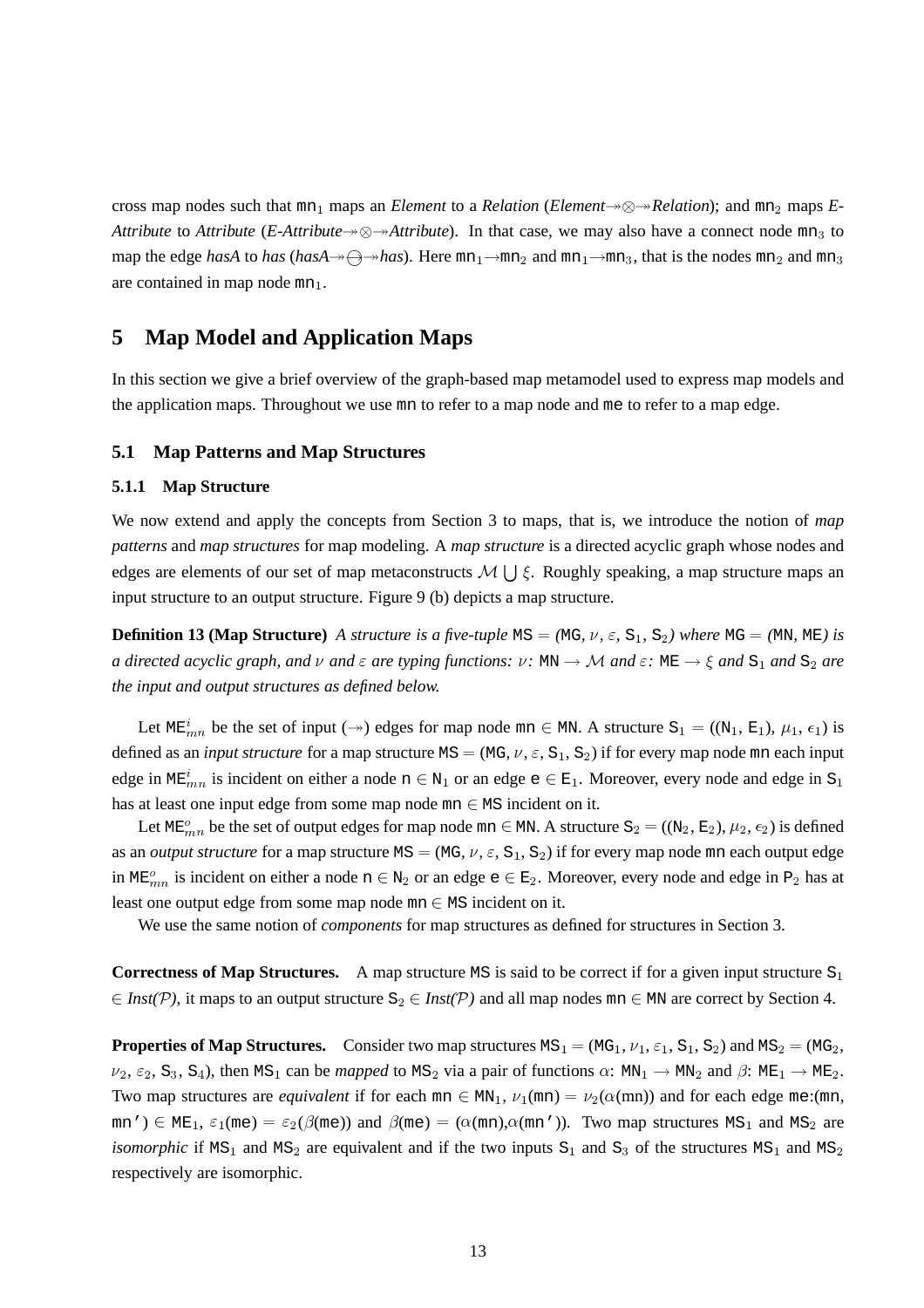#### **5.1.2 Map Pattern**

Like a pattern defined in Definition 14, a map pattern describes a collection of structures that represents a specific composition of the map metaconstructs. The quantifier in a map pattern specifies the range, i.e., minimum and maximum number of times, an edge can occur in the corresponding map structure. Input and output of the map pattern are patterns as described in Section 3 implying that input and output edges from map nodes in the map pattern must be incident on nodes in the patterns. Figure 9 (a) depicts a map pattern.

**Definition 14 (Map Pattern)** A map pattern is a four-tuple  $MP = (MS, 0, P_1, P_2)$  where  $MS = (MG, \nu, \varepsilon, S_1, P_2)$  $S_2$ ) is a map structure such that MG is a rooted tree, and  $\rho$  is a function that associates a quantifier with each *edge* of MG; and  $P_1$  and  $P_2$  are *input and output patterns, respectively.* 

Let  $ME<sup>t</sup><sub>mn</sub>$  be the set of input edges for map node  $mn \in MN$ . A pattern  $P_1 = (S_1, \rho_1)$  is defined as an *input pattern* for a map pattern MP if for every map node mn  $\in$  MN each input edge in ME $^t_{mn}$  is incident on either a node  $n \in N_1$  or an edge  $e \in E_1$ . Every node and edge in the input pattern must have at least one input edge from some map node  $mn \in MP$  incident on it.

Let  $ME_{mn}^o$  be the set of output edges for map node mn  $\in$  MN. A pattern  $P_2 = (S_2, \rho_2)$  is defined as an *output pattern* for a map pattern MP if for every map node mn, each output edge in ME $_m^o$  is incident on either a node  $n \in N_2$  or an edge  $e \in E_2$ . Moreover, every node n in  $N_2$  and every edge  $e \in E_2$  has at least one output edge from some map node  $mn \in MP$ .

**Correctness of Map Patterns.** A map pattern MS is correct if for a given input pattern  $P_1 \in \mathcal{P}$ , it outputs a pattern P<sub>2</sub> such that P<sub>2</sub>  $\in \mathcal{P}$  and all map nodes mn  $\in$  MN are correct by Section 4.

**Properties of Map Patterns.** Two map patterns  $MP_1$  and  $MP_2$  are *isomorphic* if  $MS_1$  and  $MS_2$  are isomorphic and if each map edge me<sub>1</sub> in MP<sub>1</sub>, me<sub>1</sub> =  $\beta$ (me<sub>2</sub>) and me<sub>2</sub>  $\in$  MP<sub>2</sub> and  $\rho$ (me<sub>1</sub>) =  $\rho$ (me<sub>2</sub>).

**Map Structures and Map Patterns.** The *instanceOf* relationship between a map structure and a map pattern is defined similar to that between a structure and a pattern. We first need to be able to show that a map structure  $MS_i$  can be represented by some pattern MP<sub>i</sub> in a given set of patterns  $\mathcal{MP}$ . For this we first define a *map match*.

**Definition 15 (Map Match)** A map structure MS = ((MN<sub>s</sub>, ME<sub>s</sub>),  $\nu$ ,  $\varepsilon$ , S<sub>1</sub>, S<sub>2</sub>) **matches** a map pattern MP = (MS',  $\rho'$ , P<sub>1</sub>', P<sub>2</sub>') where MS' = (MG',  $\nu'$ ,  $\varepsilon'$ , S<sub>1</sub>', S<sub>2</sub>') if for a map node mn  $\in$  MN<sub>s</sub> there is a set of edges ME $_{mn}^{me}$  *stemming from the <code>mn</code> such that they map to the same edge <code>me</code> '*  $\in$  *ME ' i.e.,*  $\beta$ *(<code>me)</code>*  $=$  *<code>me</code> '*  $\in$  $\in$  $\in$ ME', and  $|\text{ME}_{mn}^{me}| \in \varrho$ (me'); S<sub>1</sub> is instanceOf P<sub>1</sub> and S<sub>2</sub> is instanceOf P<sub>2</sub>.

A map structure MS is an *instanceOf* a set of map patterns  $\mathcal{MP}_1$  if for each component MS<sub>i</sub> of a map structure MS, there is a pattern MP<sub>i</sub>  $\in \mathcal{MP}_1$  such that MS<sub>i</sub> matches MP<sub>i</sub> by Definition 15.

We also define a *subsumption* relationship between map patterns, i.e., a set of map patterns  $\mathcal{MP}_1$  is subsumed by another set of map patterns  $\mathcal{MP}_2$ , if for each map pattern MP  $_1 \in \mathcal{MP}_1$  there is a map pattern  $MP_2 \in MP_2$  such that MP<sub>1</sub> and MP<sub>2</sub> are isomorphic; and the input pattern P<sub>i1</sub> for MP<sub>1</sub> is subsumed by the input pattern  $P_{i2}$  for map pattern MP<sub>2</sub>; and the output pattern P<sub>01</sub> for MP<sub>1</sub> is subsumed by the output pattern  $P_{02}$  for map pattern MP<sub>2</sub>.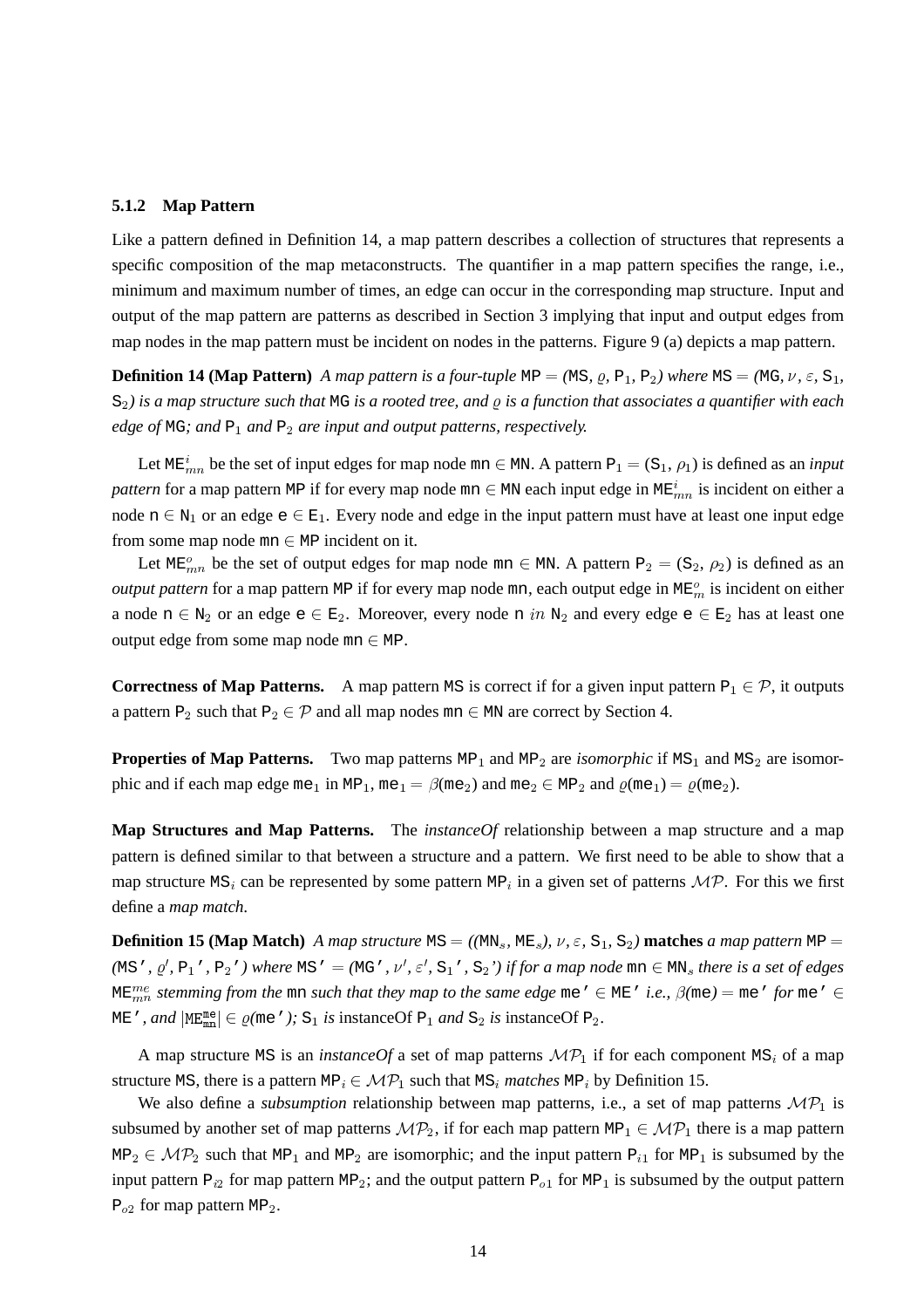



Figure 10: An Example Map Model to Map DTD to Relational Model.

Figure 9: (a) An Example Map Pattern and (b) Map Structure.

#### **5.2 Map Model and Application Model**

**Map Model.** A map model MM = ( $\mathcal{MP}$ ,  $\eta$ ,  $\delta$ ) is composed of a set of map patterns  $\mathcal{MP}$  with a labeling function  $\eta$  that maps the elements of  $\mathcal{MP}$  which are of types  $\mathcal{M} \mid \xi$  to a set of labels; and a constraint function  $\delta$  that maps the map edges me  $\in \mathcal{MP}$  to a set of constraints. Constraints are conditions applied primarily for the input and output edges of the map nodes. A constraint is satisfied if the condition holds true. The input and output patterns for each map pattern are also mapped via the labeling function  $\gamma$  to a set of labels (see the definition of a data model). Intuitively, a map model MM maps (a subset of) a data model  $DM<sub>1</sub>$  to (a subset of) another data model  $DM<sub>2</sub>$ . Figure 10 depicts a map model that assigns labels to the map pattern represented in Figure 9 (a). This map model maps from DTD to the relational model.

**Correctness of Map Model.** A map model MM is correct from  $DM_1$  and  $DM_2$ , if (1) all map patterns MP  $\epsilon \mathcal{MP}$  are correct; (2) all constraints mapped via the constraint function  $\delta$  are satisfied; and (3) for a given input model DM<sub>1</sub> the map model produces a set of patterns  $P_1$  that is a subset of the set of patterns  $P_{DM2}$  for  $DM<sub>2</sub>$ .

**Application Map.** An application map  $AM = (AS, \kappa, \zeta)$  is defined by a map structure AS, a labeling function  $\kappa$  that maps each map node and map edge of AS to a label, a constraint function  $\zeta$  that maps each map edge me  $\in$  AM to a constraint, and a labeling function  $\lambda$  that maps each node and edge of S<sub>1</sub> and S<sub>2</sub> to a label. In other words, an application map defines a mapping between two application schemas. Figure 11 shows a segment of a mapping between an application DTD with an *Element*- Accommodation and the relational schema with *Relation*- ACCOMMODATION.

An application map AM is an *instanceOf* a map model MM if the structure MS that defines AM is an *instanceOf*  $\mathcal{MP}$  that defines MM.

**Correctness of Application Map.** An application map AM is correct if (1) for a given correct input application schema  $AS<sub>1</sub>$ , the application map produces a structure S that defines a correct application schema AS<sub>2</sub>; (2) the application map AM is an instance Of a map model MM; and (3) all constraints mapped via the constraint function  $\zeta$  are satisfied.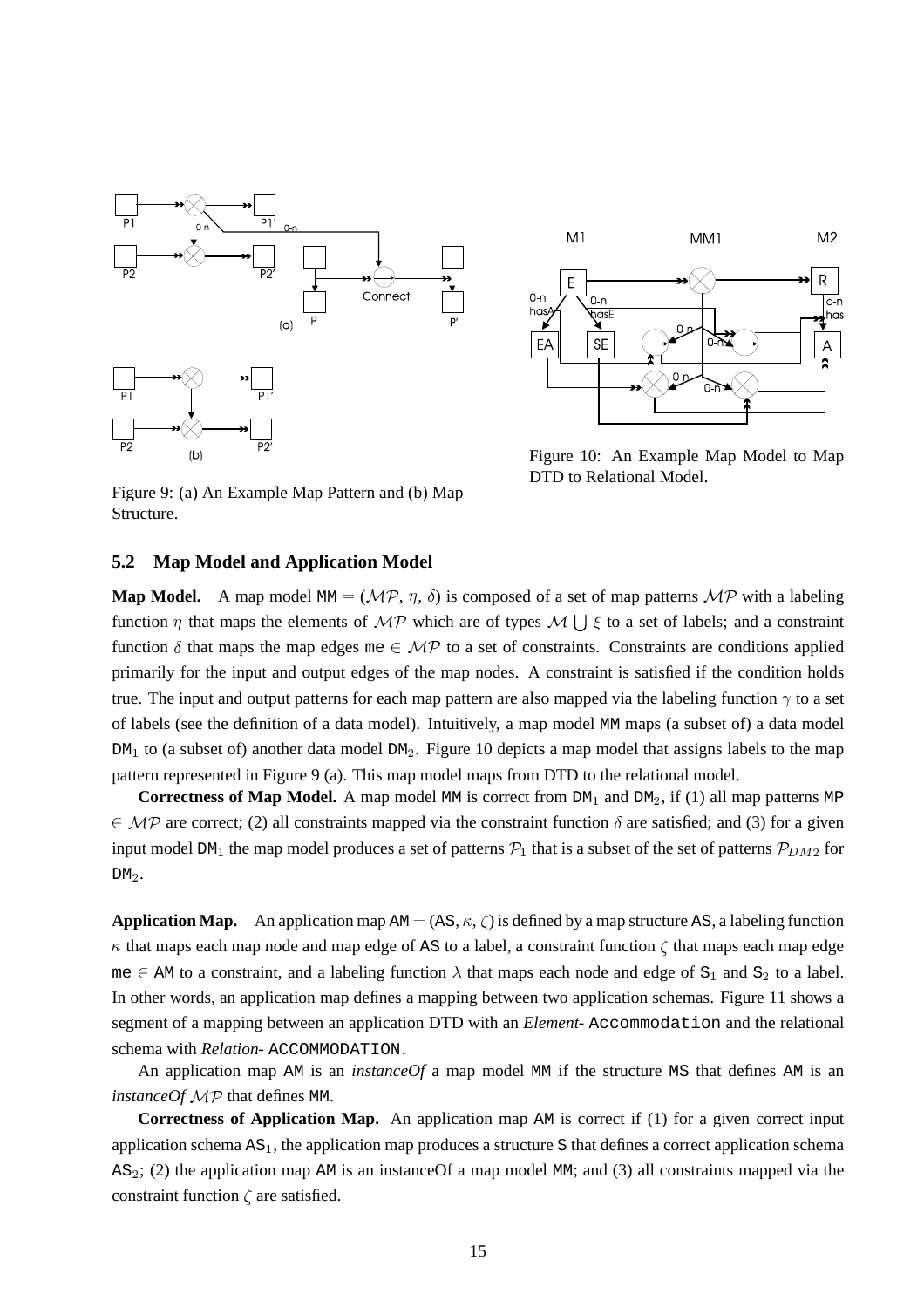

Figure 11: Example Application Map to Transform Application DTD to Relational Application Schema.

## **6**  $\theta$   $\theta$  angam - Our Model Management System

In the previous sections we have presented a theoretical framework that allows us to model maps between data models as well as between application schemas; and allows us to ensure that the outputs for the maps are correct. However, this is a far cry from the actual realization of the system that must now not only allow the modeling of these maps and ensure their correctness (as per the theory) but must also perform the data transformation and all the while making it easier for users to actually perform these tasks. Towards this goal, we now show how the proposed model management theory can be realized using a relational engine as data manager. Below we show the steps for defining a map between data models and between application schemas to illustrate the mapping theory in concrete terms. However, we would like to point out that once a map model is defined in Gangam, most of the mapping steps illustrated here can be automated. Hence a user of Gangam while reaping benefits from its formal basis need not be aware of its details. In this section we describe the data model and map model layers and work our way down to the application data and data map layer (Figure 4). For simplicity, we use relational tables to represent the storage structures to capture models and maps, however an object-relational model is utilized in our implementation.

### **6.1 Setting up Data Models and Map Models**

In this section we describe how a system administrator of  $\mathfrak{S}$  and  $\mathfrak{g}$  would initialize the system by first entering data models and map models relevant for the domain.

**Modeling Data Models.** Table 1 describes the storage structure for explicitly modeling the data models in Gangam. The NODE and EDGE tables represent the nodes and the edges respectively of patterns that define a data model (Section 3). Table 2 shows a subset of the DTD model captured as data in our metamodel tables in the data model layer (Figure 1). Other data models such as the relational model can be represented in a similar fashion.

**Modeling Map Models.** Similarly Table 3 stores a map model. The tables MAP-NODE and MAP-EDGE store the map nodes and map edges contained in the set of patterns that define a map model. Properties such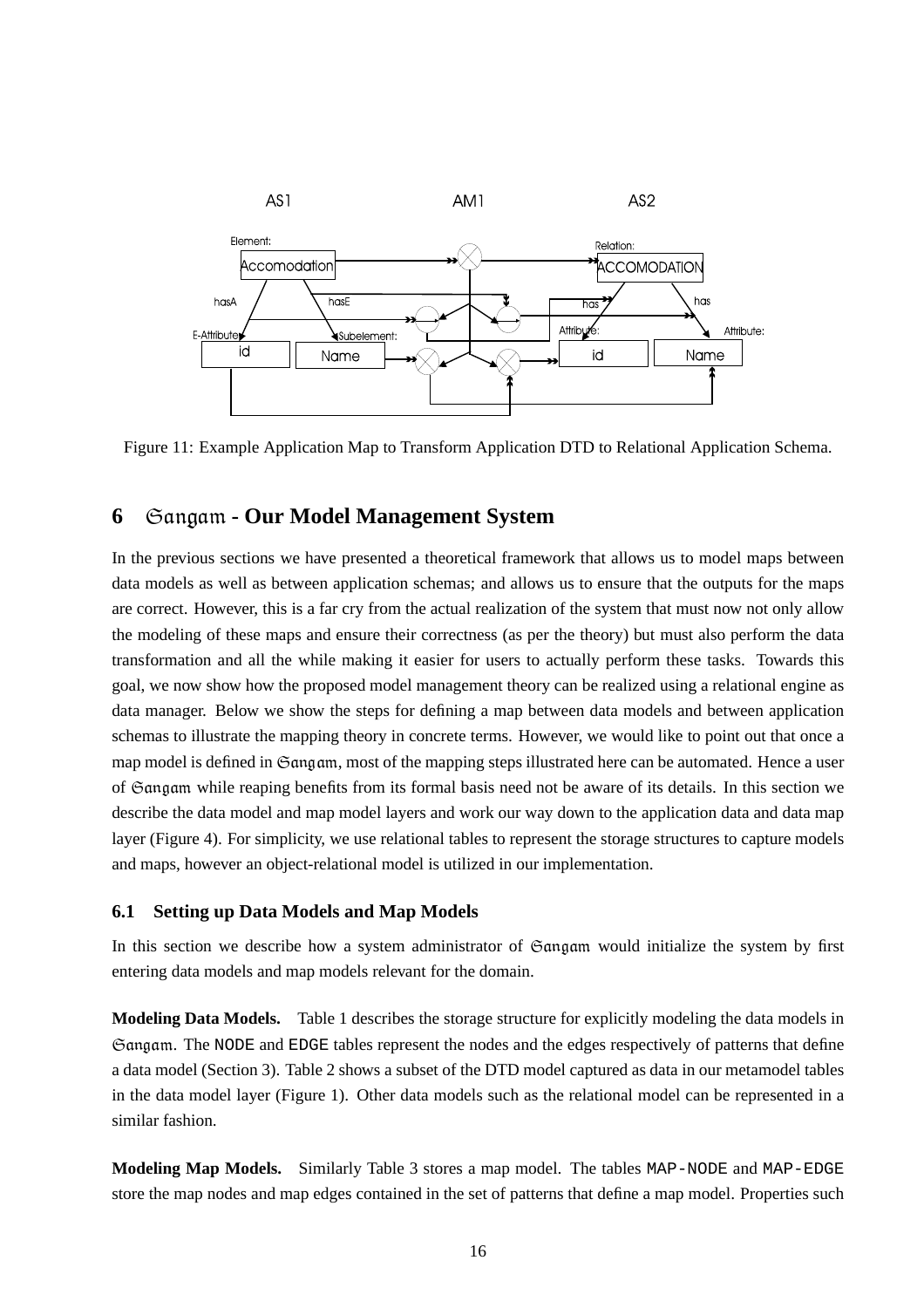|                                  | <b>NODE</b>                                                                      |                                                         | <b>EDGE</b>                                                                                            |
|----------------------------------|----------------------------------------------------------------------------------|---------------------------------------------------------|--------------------------------------------------------------------------------------------------------|
|                                  |                                                                                  | Field                                                   | Description                                                                                            |
| Field                            | Description                                                                      | From-Node                                               | Id of node that edge stems at.                                                                         |
| Node Name<br>Node Type<br>NodeID | Label of node.<br>Complex $(C)$ or atomic $(A)$ .<br>Internal unique identifier. | Edge-Label<br>To-Node<br>Edge-Type<br><b>Ouantifier</b> | Label of edge.<br>Id of node edge is incident on.<br>Co - containment, P - property.<br>Range of edge. |
|                                  |                                                                                  | EdgeID                                                  | Internal unique identifier.                                                                            |

Table 1: The Storage Structure for a Data Model in Gangam.

| <b>NODE</b> |               |        | <b>EDGE</b> |             |           |             |        |         |        |  |
|-------------|---------------|--------|-------------|-------------|-----------|-------------|--------|---------|--------|--|
|             |               |        | From-Node   | Edge-Label  | To-Node   | Edge-       | Ouant. | EdgeID  |        |  |
|             |               |        |             |             |           |             | Type   |         |        |  |
|             |               |        |             | <b>DTD</b>  | Name      | String      | P      | $1-1$   | $E-1$  |  |
|             |               |        |             | <b>DTD</b>  | FullPath  | String      | P      | $1 - 1$ | $E-2$  |  |
|             |               |        |             | <b>DTD</b>  | HasE      | Element     | Co     | $1-n$   | $E-3$  |  |
|             |               |        |             | Element     | HasA      | Attribute   | Co     | $0-n$   | $E-4$  |  |
| Node Name   | Node          | NodeID |             | Element     | Name      | String      | P      | $1 - 1$ | $E-5$  |  |
|             | <b>Type</b>   |        |             | Element     | Grps      | Group       | Co     | $0-n$   | $E-6$  |  |
| DTD         | C             | $N-1$  |             | Element     | ID        | String      | P      | $1 - 1$ | $E-7$  |  |
| Element     | C             | $N-2$  |             | Element     | Subelem   | SubElement  | Co     | $0-n$   | $E-9$  |  |
| E-Attribute | $\mathcal{C}$ | $N-3$  |             | E-Attribute | Required  | Bool        | P      | $0 - 1$ | $E-10$ |  |
| SubElement  | C             | $N-4$  |             | E-Attribute | Name      | String      | P      | $1 - 1$ | $E-11$ |  |
| Group       | $\mathcal{C}$ | $N-5$  |             | E-Attribute | Type      | String      | P      | $1 - 1$ | $E-12$ |  |
| Bool        | A             | $N-6$  |             | E-Attribute | Fixed     | String      | P      | $0 - 1$ | $E-13$ |  |
| String      | A             | $N-7$  |             | Group       | Required  | <b>Bool</b> | P      | $0 - 1$ | $E-14$ |  |
| Integer     | A             | $N-8$  |             | Group       | CanRepeat | Bool        | P      | $0-1$   | $E-15$ |  |
|             |               |        |             | Group       | Order     | Integer     | P      | $0-1$   | $E-16$ |  |
|             |               |        |             | Group       | Subelem   | SubElement  | Co     | 1-n     | $E-17$ |  |
|             |               |        |             | SubElement  | Required  | Bool        | P      | $0-1$   | $E-18$ |  |
|             |               |        |             | SubElement  | CanRepeat | Bool        | P      | $0 - 1$ | $E-19$ |  |
|             |               |        |             | SubElement  | Order     | Integer     | P      | $0-1$   | $E-20$ |  |
|             |               |        |             | SubElement  | ElemDef   | Element     | Co     | $1 - 1$ | $E-8$  |  |

Table 2: The DTD Model Described Using the Structure in Table 1 in the Data Model Layer. We use the Name of the Node for Clarity. Here the Columns To-Node and From-Node are References (Foreign Keys) to the NODE.NodeID.

as label, type, quantifier, constraints, etc. are stored along with the map nodes and map edges in these tables. Table 4 captures the map pattern given in Figure 10. This map pattern maps a fragment of the DTD model (Table 2) to a fragment of the relational model.

### **6.2 Application Schema and Application Map Layer**

In this section we describe how an application schema and a map between two application schemas are stored in the application layer of  $\mathfrak{S}$  angam. Storage structures for the application schemas and the application maps are generated by our system directly from the data model (Table 1) and the map model (Table 3) respectively.

**Application Layer.** Data models described in the data model layer (such as Table 2) are used by the system to generate storage structures in the application layer. The Storage Structure Generator, SSG for short, in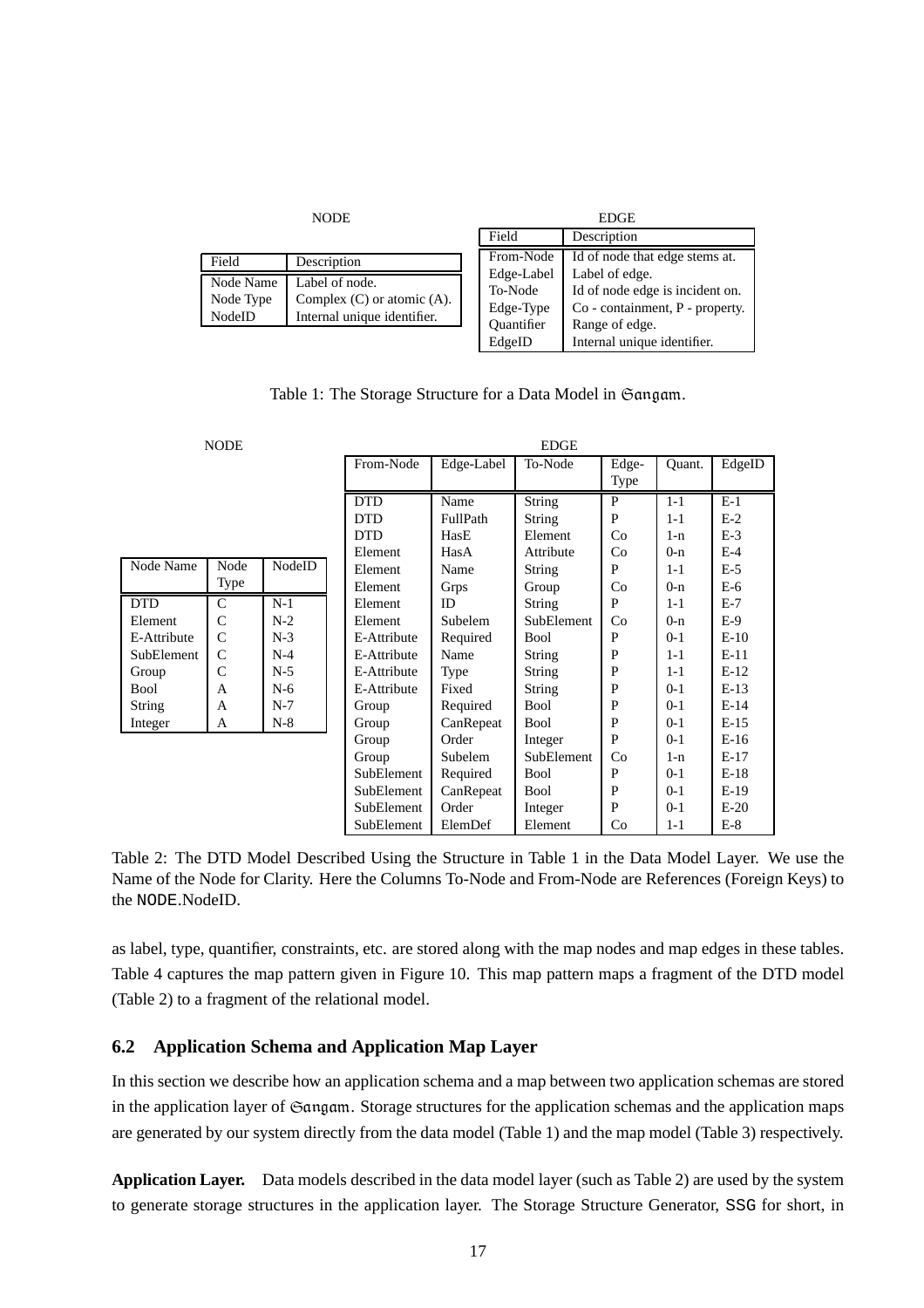|               | NAP-NODE                         |
|---------------|----------------------------------|
| Field         | Description                      |
| Node Name     | Label of map node.               |
| Node Type     | Ident (I), Cross (C), Merge (M), |
|               | Project (P), Edge (E).           |
| <b>NodeID</b> | Internal unique identifier.      |
|               |                                  |

| <b>MAP-NODE</b>                         | <b>MAP-EDGE</b> |                                        |  |  |
|-----------------------------------------|-----------------|----------------------------------------|--|--|
|                                         | Field           | Description                            |  |  |
| escription                              | From-Map-Node   | Id of map node edge stems from.        |  |  |
| ubel of map node.                       | Map-Edge-Label  | Label of map edge.                     |  |  |
| ent $(I)$ , Cross $(C)$ , Merge $(M)$ , | To-Map-Node     | Id of map node edge is incident on.    |  |  |
| oject $(P)$ , Edge $(E)$ .              | Edge-Type       | Containment (C), Input (I), Output (O) |  |  |
|                                         | Quantifier      | Range for map edge.                    |  |  |
| ternal unique identifier.               | MapConstraint   | Constraint on map edge                 |  |  |
|                                         | EdgeID          | Internal unique identifier.            |  |  |

Table 3: The Storage Structure for a Map Model.

|           | <b>MAP-NODE</b> |        |           | MAP-EDGE   |             |               |         |                          |         |  |  |  |  |
|-----------|-----------------|--------|-----------|------------|-------------|---------------|---------|--------------------------|---------|--|--|--|--|
|           |                 |        | From-M-   | M-Edge-    | To-M-Node   | M-            | M-      | MapC                     | $M-$    |  |  |  |  |
|           |                 |        | Node      | Label      |             | Edge-         | Ouant.  |                          | EdgeID  |  |  |  |  |
|           |                 |        |           |            |             | <b>Type</b>   |         |                          |         |  |  |  |  |
|           |                 |        | $Cross-1$ | elem-in    | Element     |               | $1 - 1$ |                          | $ME-1$  |  |  |  |  |
|           |                 |        | $Cross-1$ | rel-out    | Relation    | $\Omega$      | $1 - 1$ |                          | $ME-2$  |  |  |  |  |
| Node      | Node            | NodeID | $Cross-1$ | att-con    | $Cross-2$   | $\mathcal{C}$ | $0 - n$ |                          | $ME-3$  |  |  |  |  |
| Name      | Type            |        | $Cross-1$ | $subE-con$ | $Cross-3$   | C             | $0-n$   |                          | $ME-4$  |  |  |  |  |
| $Cross-1$ | C               | $M-1$  | $Cross-1$ | hasA-con   | Edge-1      | Е             | $0-n$   |                          | $ME-5$  |  |  |  |  |
| Cross-2   | C               | $M-2$  | $Cross-1$ | se-con     | Edge-2      | E             | $0 - n$ |                          | $ME-6$  |  |  |  |  |
| Cross-3   | C               | $M-3$  | $Cross-2$ | att-in     | E-Attribute | Τ             | $1 - 1$ |                          | $ME-7$  |  |  |  |  |
| Edge-1    | E               | $M-4$  | $Cross-2$ | att-out    | Attribute   | $\Omega$      | $1 - 1$ |                          | $ME-8$  |  |  |  |  |
| Edge-2    | Ε               | $M-5$  | $Cross-3$ | sube-in    | SubElement  |               | $1 - 1$ |                          | $ME-9$  |  |  |  |  |
|           |                 |        | $Cross-3$ | att-out    | Attribute   | $\Omega$      | $1 - 1$ | *                        | $ME-10$ |  |  |  |  |
|           |                 |        | Edge-1    | hasA-in    | hasA        | I             | $1 - 1$ |                          | $ME-11$ |  |  |  |  |
|           |                 |        | Edge-1    | has-out    | has         | $\Omega$      | $1 - 1$ | $\overline{\phantom{0}}$ | $ME-12$ |  |  |  |  |
|           |                 |        | Edge-2    | sube-in    | Subelem     |               | $1 - 1$ |                          | $ME-13$ |  |  |  |  |

Table 4: A Map Pattern describing the mapping of a DTD pattern to a relational pattern. This map pattern is part of the map model that maps an entire DTD to a relational model. We use the Name of the node for clarity purpose.  $* = \text{If } |\text{SubElement}. \text{Element}. \text{Element}. \text{hasA} | = 0$ 

Edge-2 | has-out | has | O | 1-1 | - | ME-14

Figure 13 is a two-pass algorithm. In the first pass, COLLECT (Figure 12) gathers the set of nodes that belong to a given data model by following the containment edges from a given root. In the second pass, we generate the application schema storage structure. Here we use the intuition that most nodes can have multiple instantiations. Thus given a data model DM, for every row in the NODE table representing a node n  $\epsilon$  DM we generate a table in the application layer with the table name equal to the node's label. All edges between the nodes are represented as attributes of the table generated for either the From-Node or the To-Node using the Edge-Label as the attribute name. Figure 13 gives the details of the algorithm.

Table 5 is gives a subset of tables generated from the Table 2 using the algorithms given in Figure 12 and 13 in the application layer (Figure 1). Table 6 depicts a segment of the sample application DTD (shown in Figure 2). The data in Table 6 is validated at loading time and thus ensures that it is an instanceOf the DTD model in Table 2. It thereby conforms to the structure of the DTD model and preserves the constraints and quantifiers specified in the DTD model.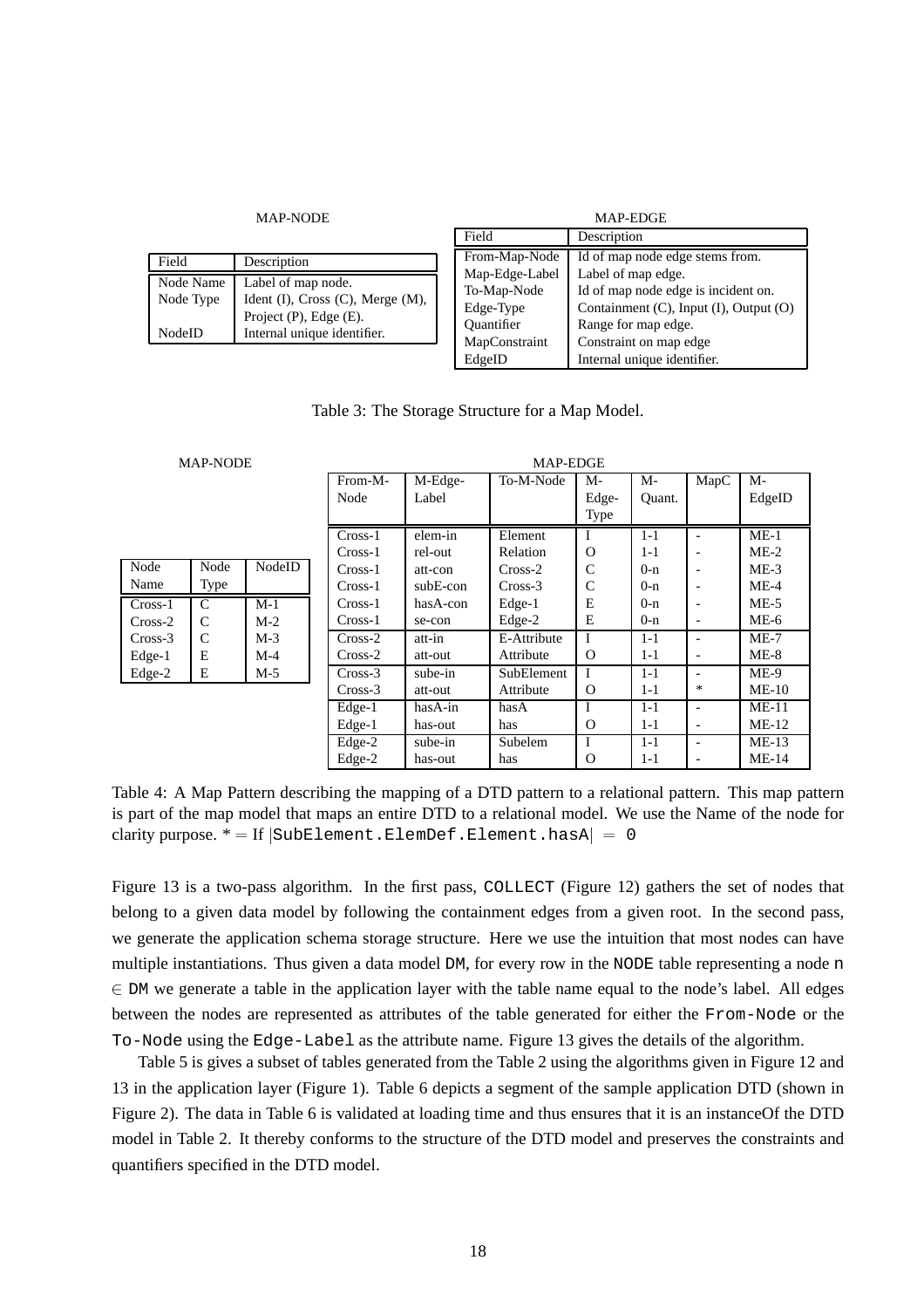```
COLLECT (Node: Root,
           Set<String>: TablesToCreate)
Root: root node (starting point)
TablesToCreate : Set of Node Labels
e: an edge, a row in the EDGE table
A A A A A A A
    if Root \in TablesToCreate:return;
    for all e in EDGE:
     A A A A A A A
      if (e.From-Node = Root)
         if (e.EdgeType) = Co
           TablesToCreate.add(e.To-Node)
           COLLECT(e.To-Node,
                    TablesToCreate)
    \}
```
Figure 12: First Pass: Collecting the names of all Types that must be Created in the Application Layer from the NODE and EDGE Tables.

```
SSG (Set<Strings>: TablesToCreate)
TablesToCreate : Node Labels to create tables
e: an edge, a row in the EDGE table
CreateDef(): creates empty types with name
addAttribute(): schema function to add an attribute
              to existing type
getType(): Helper function - returns handle on
          the type given a name. A A A A A A A A
  CreateDef(TablesToCreate)
  for all e in EDGE
   where e. From-Node \in TablesToCreate
Â
     if (e.EdgeType = P)addAttribute (e.EdgeLabel,
            getType(e.From-Node), String)
      else if ((e. EdgeType = Co) &8(e.Quantifier = 0-n)Â
        addAttribute (e.EdgeLabel,
            getType(e.To-Node),
            REF(getType(From-Node))
      Å
             else if ((e.EdgeType = Co) &&(e.Quantifier = 0-1))
      Â
        addAttribute (e.EdgeLabel,
           getType(e.From-Node),
           REF(getType(To-Node))
      \}
```
Figure 13: Second Pass: Creating Table Definitions Using Data in NODE and EDGE Tables.

| <b>DTD</b>                     |                                                                                             |  |                       |                            |                                           | <b>ELEMENT</b>                                                                                                             |  |
|--------------------------------|---------------------------------------------------------------------------------------------|--|-----------------------|----------------------------|-------------------------------------------|----------------------------------------------------------------------------------------------------------------------------|--|
| Field                          | Description                                                                                 |  |                       | Field                      |                                           | Description                                                                                                                |  |
| Name<br>FullPath<br>UID        | Name of the DTD<br>Full path of the DTD<br>Internal unique identifier<br><b>E-ATTRIBUTE</b> |  |                       | Name<br>ID<br>UID.<br>hasE |                                           | Name of the Element<br>User assigned id for element<br>Internal unique identifier<br>reference to DTD<br><b>SUBELEMENT</b> |  |
| Field                          | Description                                                                                 |  | Field                 |                            |                                           | Description                                                                                                                |  |
| Name<br>Type                   | Name of the Attribute<br>Type of the Attribute (String)                                     |  | Required<br>CanRepeat |                            |                                           | <b>Boolean</b><br><b>Boolean</b>                                                                                           |  |
| Required<br><b>Boolean</b>     |                                                                                             |  | Order                 |                            | Integer                                   |                                                                                                                            |  |
| Fixed<br><b>Boolean</b>        |                                                                                             |  | ElemDef               |                            | reference to Element (element definition) |                                                                                                                            |  |
| reference to Element.<br>has A |                                                                                             |  | Subelem               |                            | reference to Element (parent element)     |                                                                                                                            |  |
| ID                             | Internal unique identifier                                                                  |  | UID                   |                            |                                           | Internal unique identifier                                                                                                 |  |

Table 5: Storage Structure in Application Layer for Application DTDs.

**Application Map Layer.** Similar to the data model, the map model is used to generate storage structures for the application map. Table 7 depicts the set of tables generated from the map model in Table 4. To generate this structure we use the map storage structure generator called MSSG. MSSG is also a two-pass algorithm. The first pass of the algorithm, similar to the COLLECT algorithm, collects a set of tables that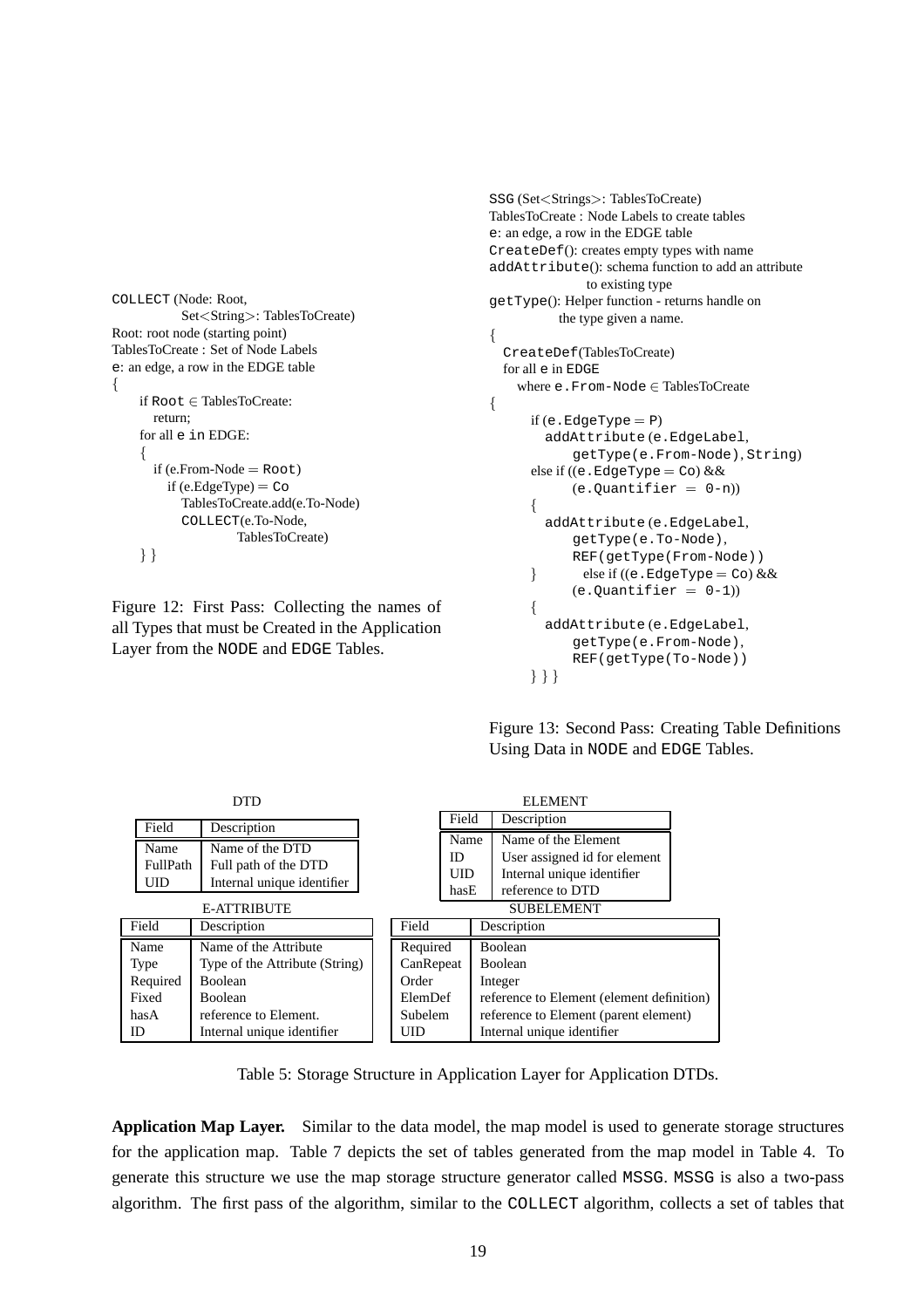| <b>DTD</b> |       |      |             |       |      |                |  |                   |      | <b>ELEMENT</b> |    |       |            |                |                |
|------------|-------|------|-------------|-------|------|----------------|--|-------------------|------|----------------|----|-------|------------|----------------|----------------|
|            |       |      |             |       |      |                |  | Name              |      |                | ID | hasE  | <b>UID</b> |                |                |
|            |       | Name | FullPath    | ID    |      |                |  |                   |      | accommodation  |    | E1    | D1         | D <sub>2</sub> |                |
|            | Acc   |      | url         | D1    |      |                |  |                   | name |                |    | E2    | D1         | D <sub>3</sub> |                |
|            |       |      |             |       |      |                |  | <b>PCDATA</b>     |      | E3             | D1 | D4    |            |                |                |
|            |       |      | E-ATTRIBUTE |       |      |                |  | <b>SUBELEMENT</b> |      |                |    |       |            |                |                |
|            |       |      |             |       |      |                |  | Required          |      | $Can-$         |    | Order | Elem-      | hasE           | <b>UID</b>     |
| Name       | Type  |      | Required    | Fixed | hasA | <b>UID</b>     |  |                   |      | Repeat         |    |       | Def        |                |                |
| id         | CDATA |      | False       | False | E1   | D <sub>5</sub> |  | True              |      | False          |    |       | E2         | E1             | D <sub>6</sub> |
|            |       |      |             |       |      |                |  | True              |      | False          |    |       | E3         | E2             | D7             |

Table 6: Application DTD Stored in the Application Layer.

need to be created. The second pass of the algorithm (MSSG) creates the table definitions as represented by the map model based on the algorithm given in Figure 14. Here each map node is represented by a table with the table name the same as the node's label. Different kinds of edges are treated differently. The details of this algorithm are given in Figure 14.

```
MSSG (Set<Strings>: MTablesToCreate)
MTablesToCreate : Map Node Labels to create types
e: an edge, a row in the EDGE table
CreateDef(): creates empty types with name
addAttribute(): schema function to add an attribute to existing type
getType(): returns handle on type given a name. Â
  CreateDef(MTablesToCreate)
  for all m in MTablesToCreate
   if m.NodeType = I or M or P
     createType((m.Name)-SECONDARY)
  for all e in EDGE where e. From-Node \in MTablesToCreate
  Â
     if (e. EdgeType = 1 or 0)addAttribute (e.EdgeLabel, getType(e.From-Node), REF(getType(e.To-Node)))
      else if ((e.EdgeType = C) & & (e.Quantifier = 0-n))
      Â
        addAttribute (e.EdgeLabel, getType(e.To-Node),REF(getType(e.From-Node)))
      Å
      else if ((e.EdgeType = C) & & (e.Quantifier = 0-1))
      Â
        addAttribute (e.EdgeLabel, getType(e.From-Node),
           REF(getType(To-Node))
      Å
      else return;
      \} } }
```
Figure 14: Second Pass MSSG: Creating Table Definitions Using Data in MAP-NODE and MAP-EDGE Tables.

Given the data in Table 4, the MSSG algorithm generates the set of tables for the application map layer given in Table 7. Data in this storage structure maps an application DTD to produce as output a relational application schema. Each table in this layer has an additional attribute which refers to the code segment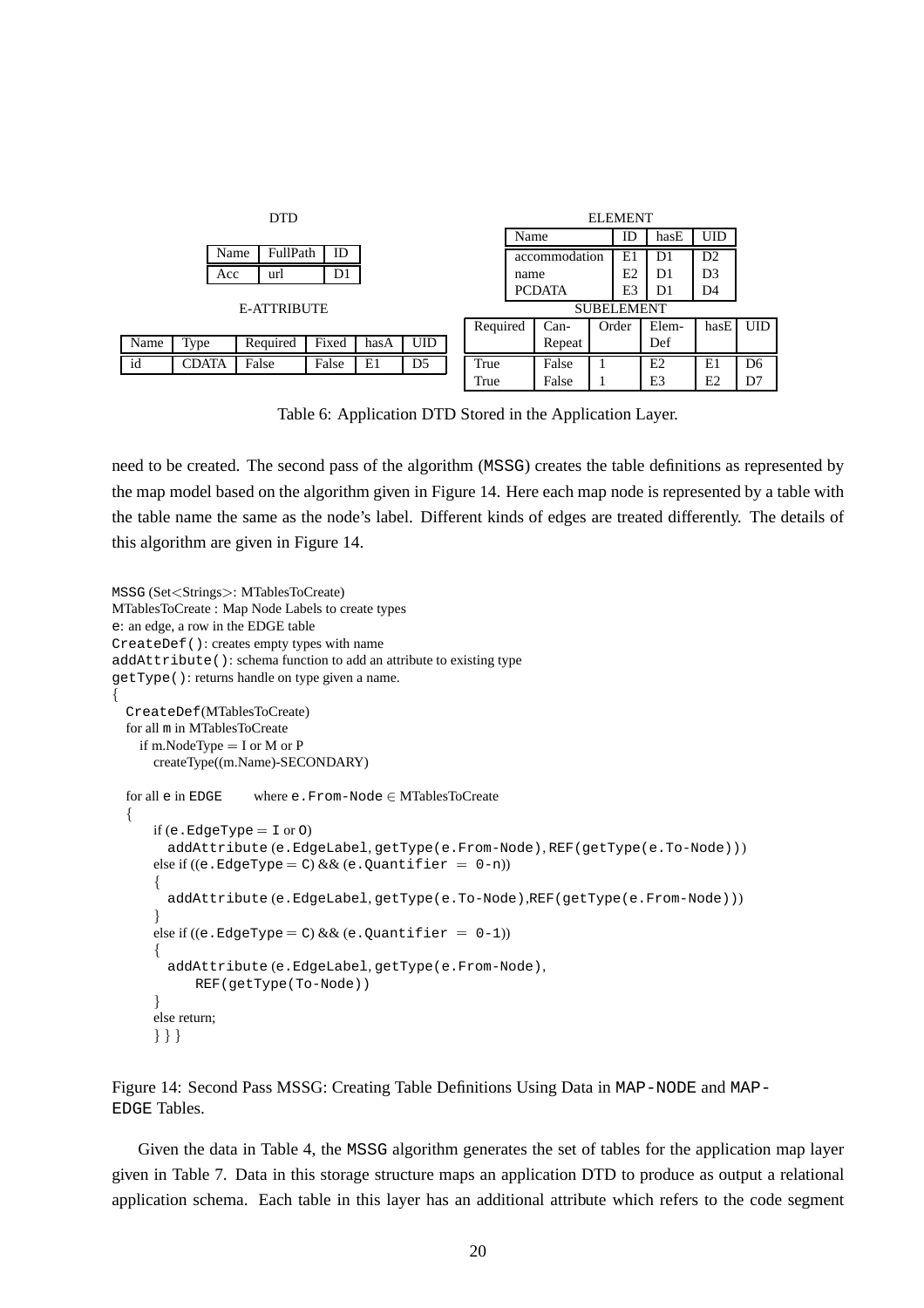(function) used for the corresponding data transformation as described next. Table 8 represents an application map, depicted in Figure 11, whose input is the application DTD given in Table 6. The application map in Table 8 is an instanceOf the map model in Table 4 and conforms to the structure and the constraints of the map.

It should be noted here that it is possible to automate the creation of the application map as depicted in Table 8. To automate this process a Gangam user needs to specify the map model as well as the input for the application map. It is a fairly straightforward process to then create the application map using this information.

| CROSS-1     |
|-------------|
| Description |
|             |

Field

| UID     | Internal unique identifier   |
|---------|------------------------------|
| elem-in | Input for the Cross Node     |
| rel-out | Output of the Cross Node     |
| func    | Data transformation function |

| CROSS-3    |                                    |  |  |  |
|------------|------------------------------------|--|--|--|
| Field      | Description                        |  |  |  |
| UID        | Unique Identifier                  |  |  |  |
| subelem-in | Sublement input                    |  |  |  |
| att-out    | Attribute output                   |  |  |  |
| sube-con   | Containment - reference to Cross-1 |  |  |  |
| func       | Data transformation function       |  |  |  |

| Field      | Description                       |
|------------|-----------------------------------|
| <b>UID</b> | Internal unique identifier        |
| att-in     | E-attribute input                 |
| att-out    | Attribute output                  |
| att-con    | Containment, Reference to Cross-1 |
| func       | Data transformation function      |

EDGE-1 Field Description UID Internal unique identifier hasA-in edge input has edge output hasA-con reference to Cross-1 func Data transformation function

EDGE-2

| Field      | Description                        |
|------------|------------------------------------|
| UID        | Unique Identifier                  |
| subelem-in | Subelement edge input              |
| has-out    | Attribute output                   |
| se-con     | Containment - reference to Cross-1 |
| func       | Data transformation function       |

Table 7: Storage Structure for an Application Map Conforming to the Map Model in Table 4.

|         |            |  |               | CROSS-1              |          |      |          |          |                 |            |         | CROSS-2 |          |       |
|---------|------------|--|---------------|----------------------|----------|------|----------|----------|-----------------|------------|---------|---------|----------|-------|
|         | <b>UID</b> |  | elem-in       | rel-out              |          |      | func     |          |                 | <b>UID</b> | eatt-in | att-out | att-con  | func  |
| am1     |            |  | accommodation | <b>ACCOMMODATION</b> |          |      | elem-rel |          |                 | am2        | id      | id      | aml      | ea-a  |
| CROSS-3 |            |  |               |                      |          |      |          | $EDGE-1$ |                 |            |         |         |          |       |
|         | <b>UID</b> |  | subelem-in    | att-out              | sube-con | func |          |          | <b>UID</b>      | hasA-in    |         | has-out | hasA-con | func  |
|         | am3        |  | name          | name                 | aml      | se-a |          |          | am <sub>5</sub> |            | hasA-id | ACC-has | am1      | edgeT |
|         | am4        |  | <b>PCDATA</b> | name                 | am3      |      | tostring |          |                 |            |         |         |          |       |
| EDGE-2  |            |  |               |                      |          |      |          |          |                 |            |         |         |          |       |
|         | <b>UID</b> |  | subelem-in    | has-out              | sube-con |      | func     |          |                 |            |         |         |          |       |
|         | am6        |  | se-name       | ACC-has              | aml      |      | edgeT    |          |                 |            |         |         |          |       |

Table 8: Application Map to Map the Application DTD in Table 6 to a Relational Structure.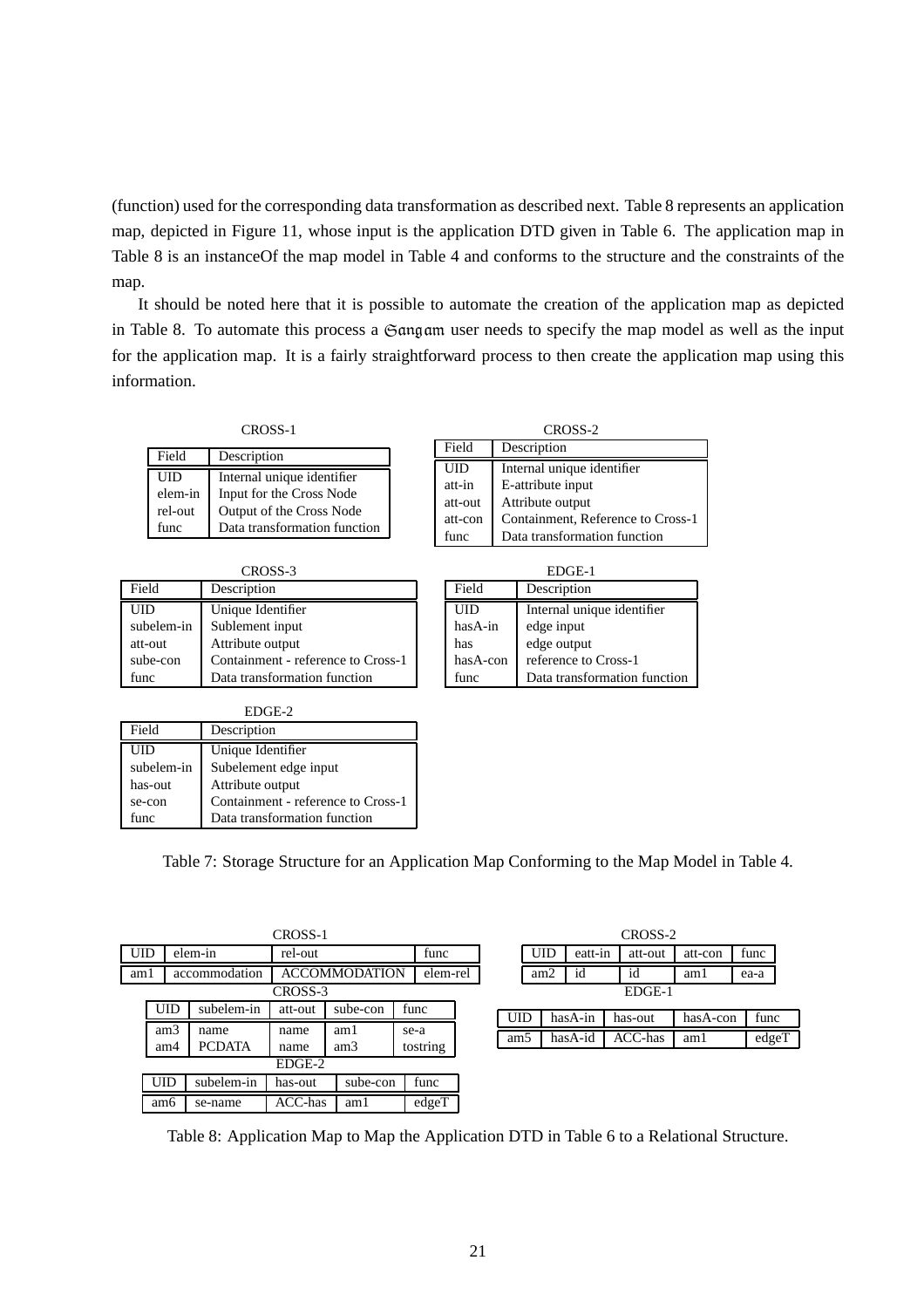#### **6.3 Application Data and Map Data Transformers**

Once the map between application schemas is in place, the next, perhaps the most crucial, step is to transform the input application data in the data layer to data in the desired output format. In  $\mathfrak{S}$  and am we automate this process by encoding atomic units of transformation code as a part of each map node metaconstruct. For some map nodes there may be multiple default functions. A user or the system can select from these different choices at map generation time in the application layer. *Data transformers* in the data layer are generated using these atomic units of code and are composed as per the application map. While we are able to generate these transformers in a generic fashion, we rely on these pre-coded transformation functions to for instance extract data from XML documents or to load it into relational tables. The default functions may be overridden by a user-defined function such as a function that allows the user to merge two attributes, for example First-Name and Last-Name into one attribute Full-Name by concatenating the string values for the two attributes.

# **7 Related Work**

**Meta Data Modeling.** Meta-modeling has been utilized to model many different types of information, data, roles and business rules [AT96, BR00, GL98]. In particular, it has been looked at as a middle-ware medium to handle schema integration and data transformation over the last twenty years [MR83, AT96, BR00, PR95]. Papazoglou et al. [PR95] propose a middle-layer meta-model to accomplish transformations between the OO and relational data models. The transformations are accomplished by a set of pre-defined translation rules that can convert the OO or relational data models to and from the middle-layer meta-model. Using translations as basic building blocks, they aim to automatically generate mappings from one given model to another at run-time. Atzeni et al. [AT96] have presented a framework to describe data models and application schemas. They focus on discovering translations between data models and hence application schemas. We make use of their graph model to express the data models and application schemas in our system. Commercially, Microsoft Repository [Ber99] and Rochade Information Model [Roc00] are meta-repositories that generically describe mainly data models for system integration purposes. To the best of our knowledge, these works all place the primary focus on the modeling of the data models and not of transformations at the meta level. In our work we now focus on modeling of maps between data models and between application schemas and the subsequent automatic generation of code to perform the data transformation.

**Schema Integration and Data Transformation.** The crux of MMS, the mapping, has been dealt with in the literature under the umbrella of schema transformation and integration [HMN- 99, MZ98, FK99, MIR93, CJR98]. However, this work is typically specific to either the application domain or to a particular data model and does not deal with meta-modeling [MR83, AT96, BR00, PR95]. Recent work related to ours are Clio [HMN-99] a research project at IBM's Almaden Research Center and work by Milo and Zohar [MZ98]. Clio, a tool for creating mappings between two data representations semi-automatically (i.e., with user input) focuses on supporting querying of data in either the source or the target representation and on just in time cleansing and transformation of data. Milo et al. [MZ98] have looked at the problem of data translations based on schema-matching. They follow an approach similar to Atzeni et al.[AT96] and Papazoglou et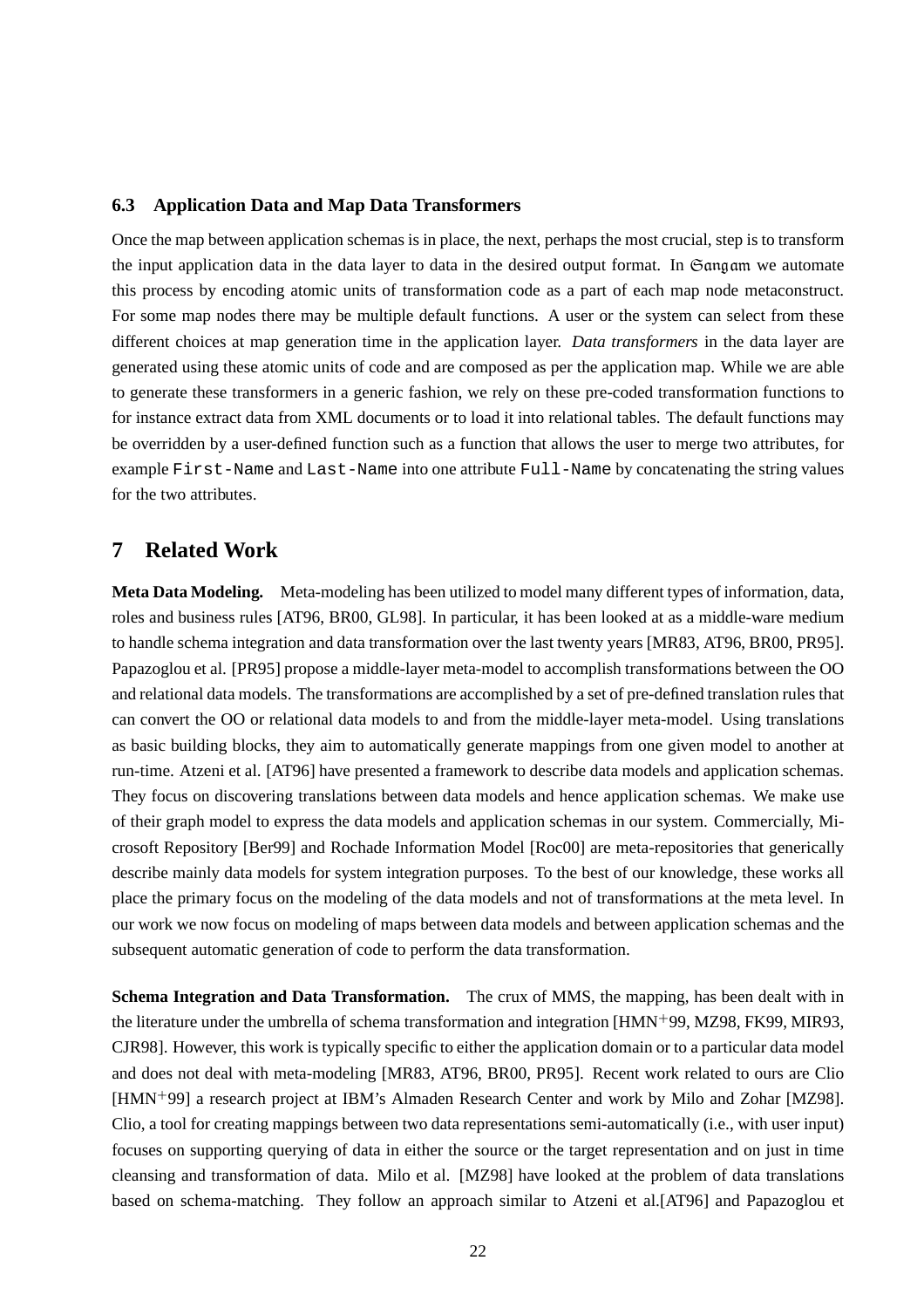al. [PR95], but not at the meta-level, in that they define a set of translation rules to enable discovery of relationships between two application schemas. We can directly make use of translation algorithms from the literature, such as the algorithms for translating between an XML-DTD and relational schema [FK99] or mapping rules [MZ98], and model them as mappings in the MMS. However, our focus is not discovering such algorithms for mapping but rather on the generic expressibility of any possible (future) mapping and its management. Work on equivalence of the translations between models [MIR93] is of particular importance as such properties of maps can also be established.

# **8 Conclusions**

In this paper we have presented a framework to allow modeling of mapping between different data models as well as to allow re-structuring within a data model. We are currently in the process of implementing  $\mathfrak{S}$  angum in Java using Oracle 8i (and its object extensions) as the MMS data store. A version of this system will be demonstrated at SIGMOD 2001 [CRZS01].

In conclusion, we would like to point out that while a model management approach may not be the quickest solution to mapping between data models, it still offers some immediate advantages in terms of flexibility and extensibility. Beyond its immediate advantages, we believe our approach has a more far reaching impact, for as today's data models become legacy models our framework does not become obsolete. But rather it is extensible in that we can, not only add other data models but we can also easily describe or re-target existing maps between such new data models using the map metaconstructs, thus getting actual transformation code for free with very little effort.

# **References**

| [AT96]   | P. Atzeni and R. Torlone. Management of Multiple Models in an Extensible Database Design        |
|----------|-------------------------------------------------------------------------------------------------|
|          | Tool. In Peter M. G. Apers and et al., editors, Advances in Database Technology - EDBT'96,      |
|          | Avignon, France, March 25-29, LNCS. Springer, 1996.                                             |
| [Ber99]  | Bernstein, P. A. and Bergstraesser, T. et al. Microsoft Repository Version 2 and the Open       |
|          | Information Model. Information Systems, 2(24):71-98, 1999.                                      |
| [Boo94]  | G. Booch. Object-Oriented Analysis and Design. Benjamin Cummings Pub., 1994.                    |
| [BR00]   | P. A. Bernstein and E. Rahm. Data Warehouse Scenarios for Model Management. In <i>Interna</i> - |
|          | tional Conference on Conceptual Modeling, 2000.                                                 |
| [CIR98]  | K.T. Claypool, J. Jin, and E.A. Rundensteiner. SERF: Schema Evolution through an Extensible,    |
|          | Re-usable and Flexible Framework. In Int. Conf. on Information and Knowledge Management,        |
|          | pages 314–321, November 1998.                                                                   |
| [CRZS01] | K.T. Claypool, E.A. Rundensteiner, X. Zhang, and H. et al. Su. Model Management - A So-         |
|          | lution to Support Multiple Data Models, Their Mappings and Maintenance. In Demo Session         |
|          | Proceedings of SIGMOD'01, to appear, 2001.                                                      |
| [FK99]   | D. Florescu and D. Kossmann. Storing and Querying XML Data Using an RDBMS. In Bulletin          |
|          | of the Technical Committee on Data Engineering, pages 27–34, Sept. 1999.                        |
| [GL98]   | S. Gbel and K. Lutze. Development of Meta Databases for Geospatial Data in the WWW. In          |
|          | ACM-GIS, pages 94-99, 1998.                                                                     |